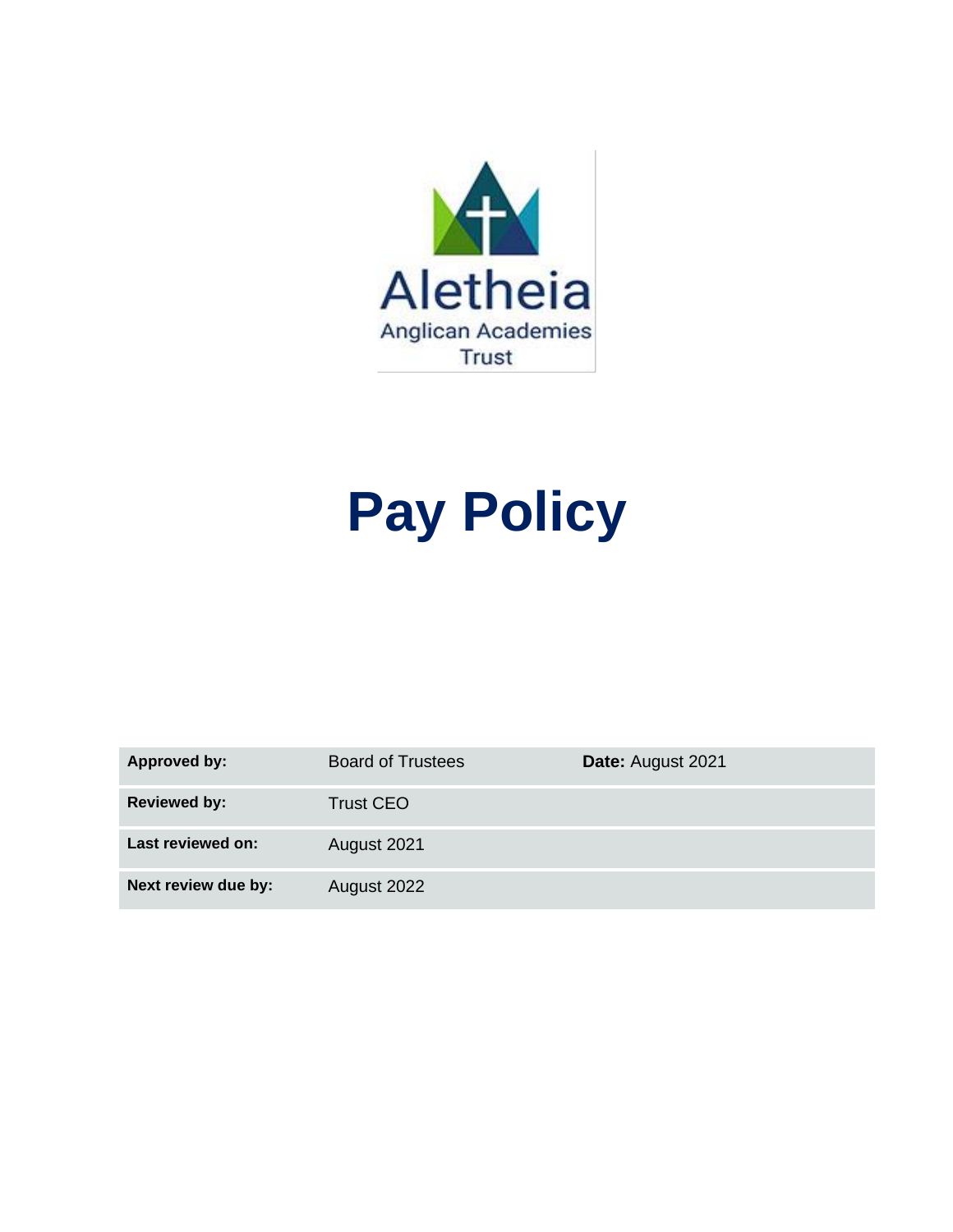# **Aletheia Anglican Academies Trust Pay Policy**

#### **Contents**

- 1 Introduction
- 2 Aims
- 3 Job Roles and Responsibilities
- 4 Pay Assessment and Review
- 5 Recruitment
- 5.1 Teaching Staff
- 5.6 Support Staff

### 6 **Teaching Staff Pay**

- 6.2 Headteacher/Head of School
- 6.2.6 Discretionary Payments to the Headteacher
- 6.3 Other Leadership Posts
- 6.4 Other Specific Posts above the Classroom Teacher Scale
- 6.5 Main Scale and Upper Pay Spine Teachers
- 6.6 Appointments
- 6.7 Applications to move to the Upper Pay Range
- 6.8 Unqualified Teachers
- 7 Supply Teachers
- 8 Part-time Teachers
- 9 Allowances
- 9.1 Teaching and Learning Responsibility Payments
- 9.2 Special Educational Needs
- 9.3 Acting Allowances
- 9.4 Recruitment and Retention
- 9.5 Out of School Learning Activities
- 9.6 External Moderation
- 9.7 Additional responsibilities and activities due to or in respect of the provision of services by the Headteacher relating to the raising of educational standards to one or more additional schools
- 10 Salary Sacrifice
- 11 Safeguarding
- 12 Appeals
- 13 **Support Staff Pay**
- 13.1 Conditions of Service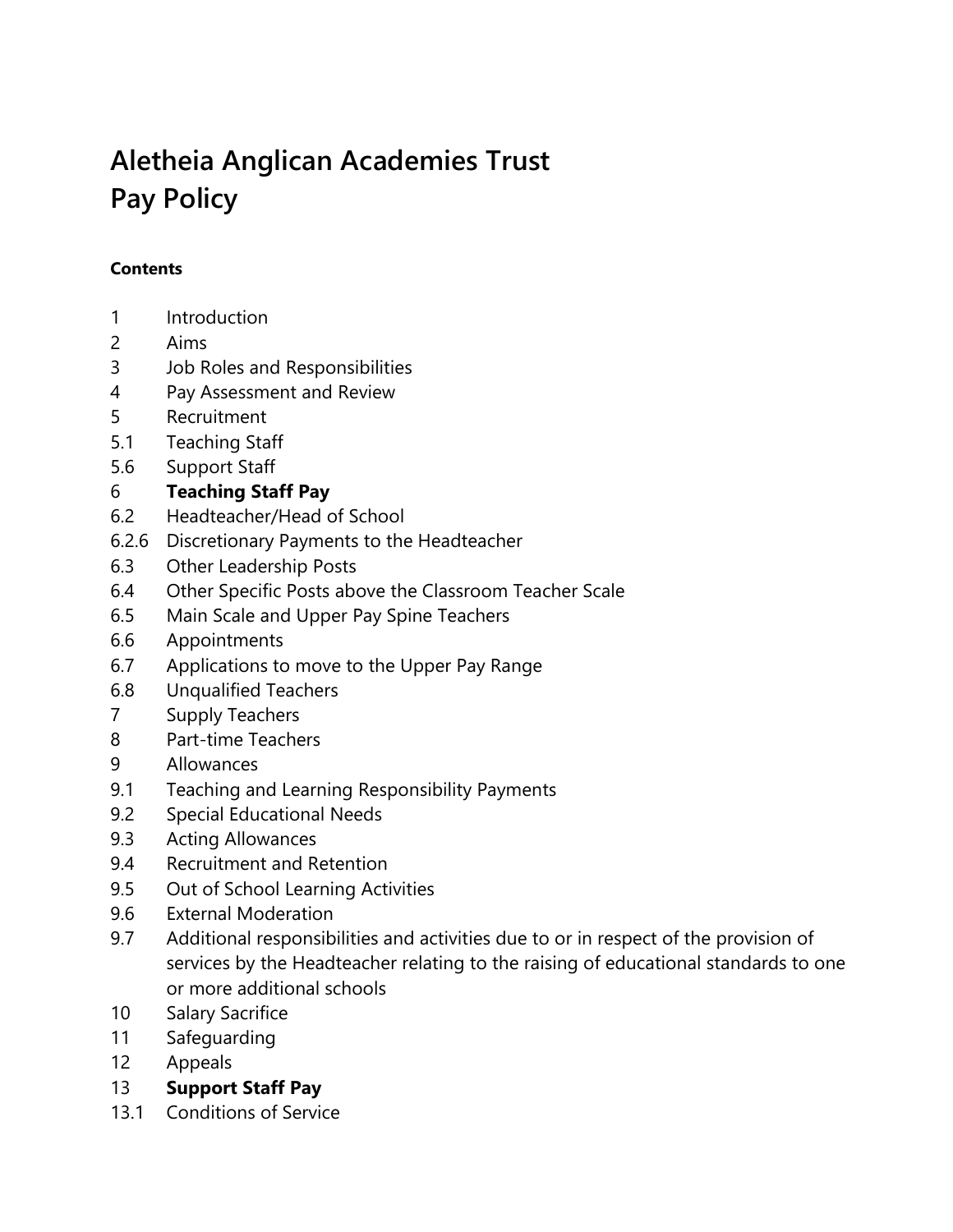- 13.2 Pay Scales
- 13.3 Job Descriptions
- 13.4 Starting Salaries
- 13.5 Incremental Progression
- 13.6 Deductions from Pay
- 13.7 Acting up Allowances / Additional Responsibilities
- 13.8 Other Additional Payments
- 13.9 Safeguarding
- 13.10 Salary Sacrifice
- 13.11 Appeals
- Appendix 1: Remit / Terms of Reference of the Pay Committee
- Appendix 2: Pay Appeals Procedure
- Appendix 3: Professional Skills Level Descriptors and Standards
- Appendix 4: Upper Pay Scale Descriptors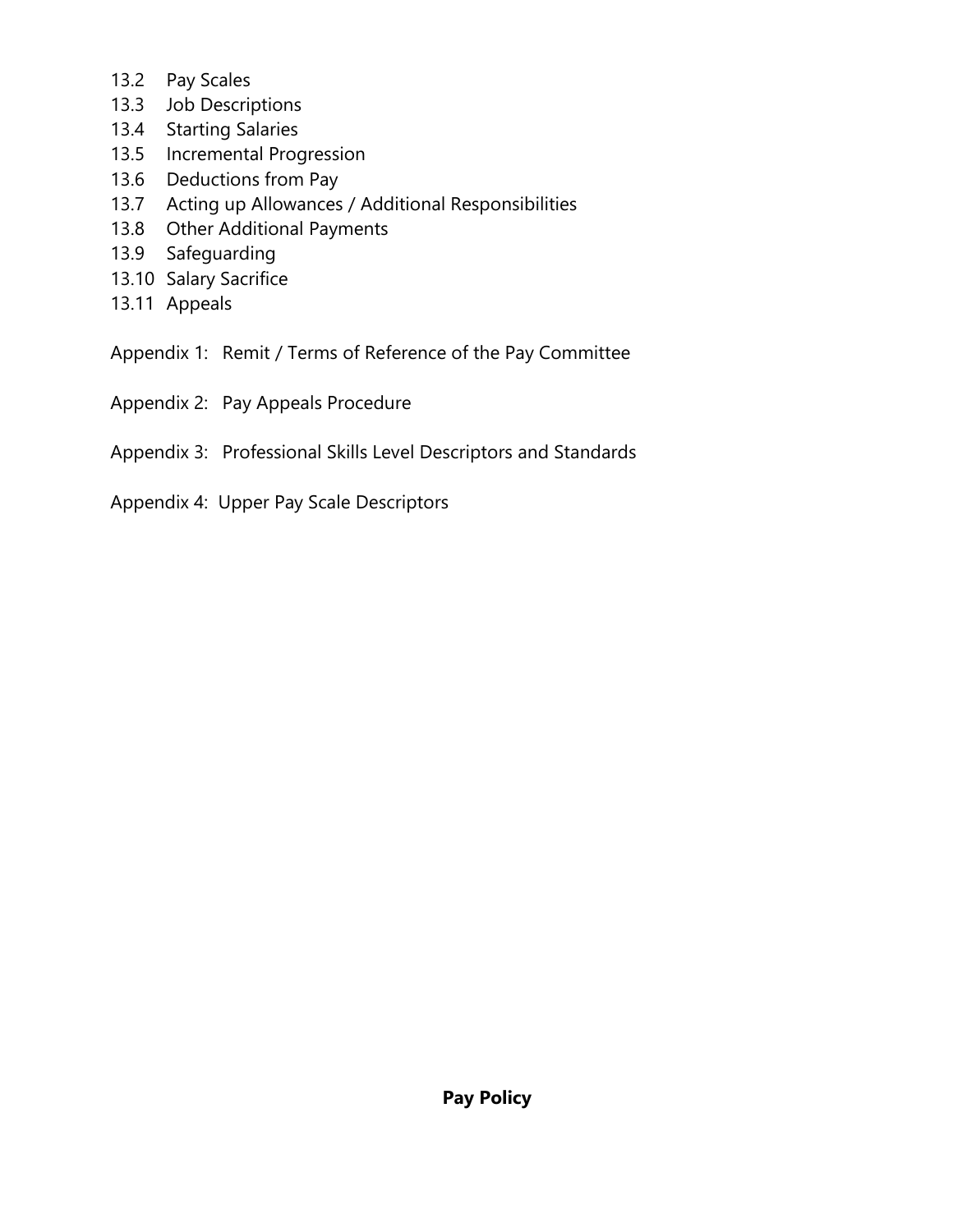The Board of Trustees of the Aletheia Anglican Academies Trust (AAAT) approved this policy in August 2021 (to be adopted by the Governing Body of each Trust school) and it supersedes any previous pay policy.

The policy will be reviewed annually, or earlier if there is a need, in conjunction with union representatives.

# **1 Introduction**

- 1.1 The Governing Body has adopted the policy set out in this document to provide a clear framework for the management of pay and grading issues for all staff employed in the school.
- 1.2 The Governing Body is committed to taking decisions in accordance with the 'key principles of public life': objectivity, openness and accountability. It recognises the requirement for a fair and transparent policy to determine the pay and grading for all staff employed in the school, which takes account of the conditions of service under which staff are employed and relevant statutory requirements.
- 1.3 The Governing Body recognises its responsibilities under relevant legislation including the Equality Act 2010, the Employment Relations Act 1996, the Part-time Workers (Prevention of Less Favourable Treatment) Regulations 2000,the Fixed Term Employees (Prevention of Less Favourable Treatment) Regulations 2002, the current School Teachers Pay and Conditions Document, Gender Pay Gap Reporting, Public Sector Equality Duty, the ACAS Code of Practice (section 199 of the Trade Union and Labour Relations (Consolidation) Act 1992 and will ensure that all pay related decisions are taken equitably and fairly in compliance with statutory requirements.
- 1.4 This policy is based on a whole school approach to pay issues. The school staffing structure will support the School Development Plan. The Governing Body will exercise its discretionary powers using fair, transparent and objective criteria in order to secure a consistent approach in making pay decisions.
- 1.5 The Governing Body recognises the requirement that pay progression decisions for all contracted staff must be linked to the Staff Performance Management Policy. The procedures set out in this policy seek to ensure that this is achieved in a fair equitable and transparent way.
- 1.6 This policy has been agreed by the Board of Trustees and Governing Body, following consultation with staff and recognised trade unions. Any subsequent changes will also be subject to further consultation before amendment by the Board of Trustees.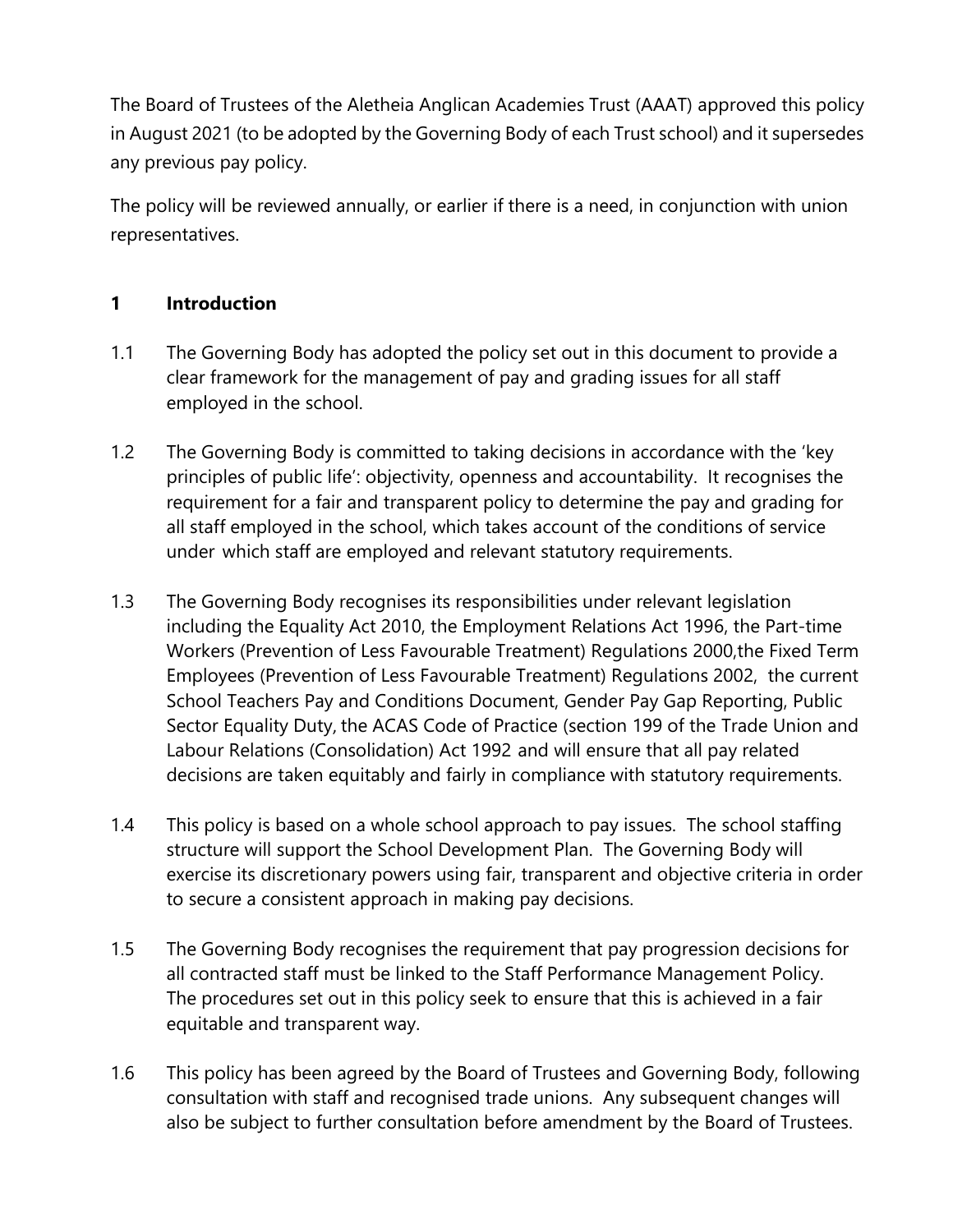- 1.7 The Pay Committee will have full authority to take decisions on behalf of the Governing Body on pay matters as defined in this policy. The remit for this Committee is shown as Appendix 1.
- 1.8 The school staffing structure will be published in the school's staff handbook.

# **2 Aims of the policy**

- 2.1 The Governing Body aims to use this policy to:
	- Maintain and improve the quality of teaching and learning at the school;
	- Support the School Development Plan;
	- Underpin the school's Staff Performance Management Policy;
	- Ensure that all staff are valued and appropriately rewarded for their work contribution in the school;
	- Ensure staff are well motivated and supported by positive recruitment and retention policies and staff development;
	- Demonstrate that decisions on pay are fair and equitable and recognise the principle of equal pay for like work and work of equal value;
	- Provide flexibility to recognise individual staff performance linked to pay decisions.
- 2.2 The Board of Trustees and Governing Body will also consider advice issued by the Department for Education, recognised trade unions and other national bodies as appropriate, along with relevant statutory legislation.

### 3 **Job Roles and Responsibilities**

- 3.1 All members of staff will be provided with a job description and where applicable the relevant standards outlining the roles and responsibilities of the post. This will also include the pay range and any additional payments or allowances covered by this policy. Employees are also provided with a separate annual statement of pay and allowances.
- 3.2 Any significant changes to duties and responsibilities of a post will be subject to discussion with the member of staff with a view to reaching agreement. Where there is a significant change in duties and responsibilities of a post a new job description will be issued. If requested a job evaluation can be commissioned via the external Trust HR provider.
- 3.3 Where the staffing structure of the school needs to be changed, resulting in broader changes to roles and responsibilities, this will be the subject of consultation with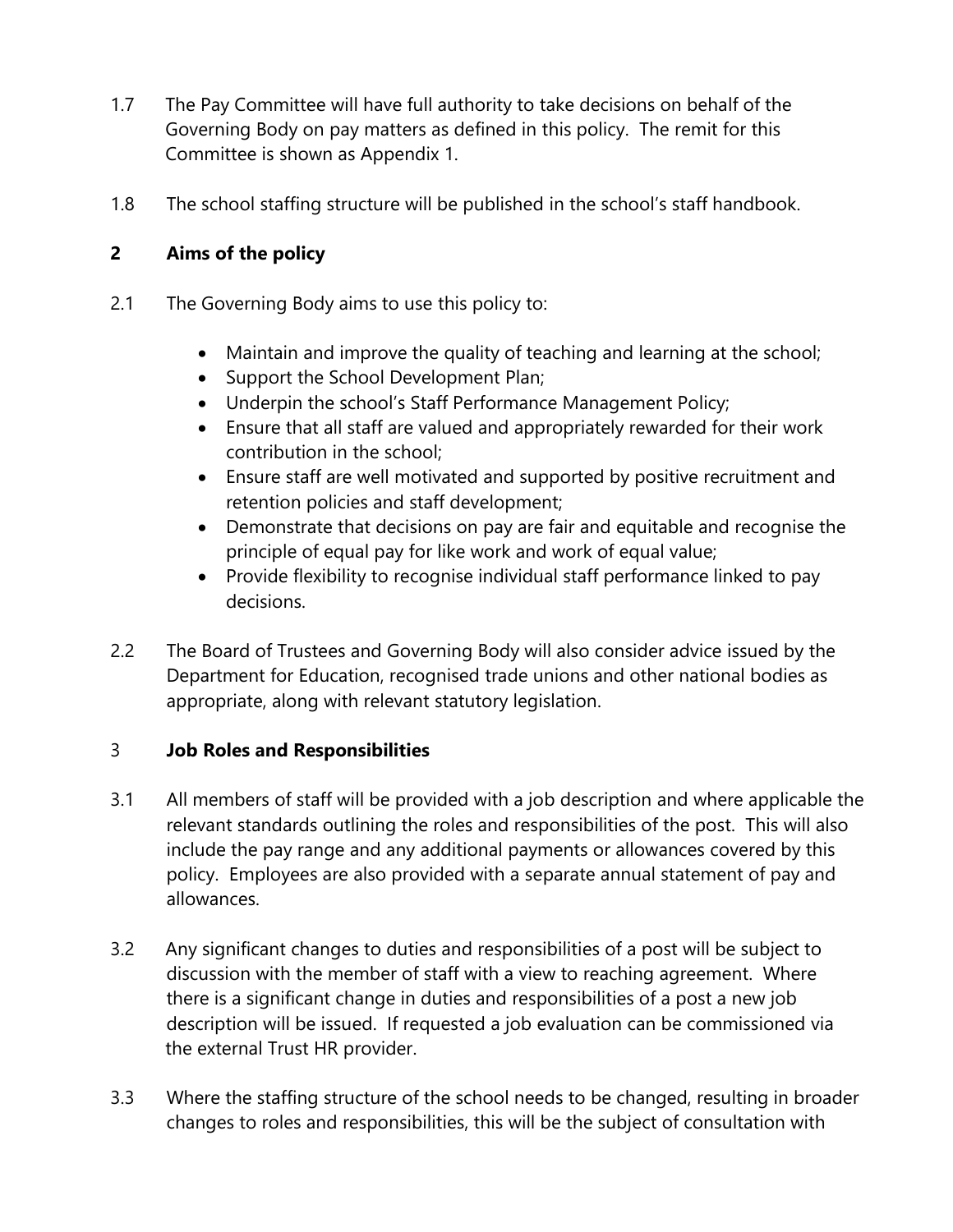staff and the recognised trade unions before any changes are made and with a view to seeking to agree the changes before new job descriptions are issued.

#### 4 **Pay Assessment and Pay Review**

- 4.1 The Governing Body will ensure that every teacher's salary is reviewed by the Headteacher/Head of School on an annual basis no later than 31 October, and the outcome of such review will take effect from the start of Term 1.
- 4.2 The teacher's appraisal report will contain a recommendation on pay. The Headteacher/Head of School will be responsible for submitting any recommendations for pay progression for those on the leadership scale, in accordance with the relevant sections of this policy, to the Pay Committee for approval.
- 4.3 All teachers will be entitled to receive an annual pay statement including details of any salary and financial benefits to which they are entitled, including any salary safeguarding arrangements that may apply.
- 4.4 The Governing Body will also ensure an annual review of all support staff salaries by no later than 31 May/31 October (Stone St Mary's).

#### 5 **Recruitment**

### **Teaching Staff**

- 5.1 Advertisements for vacant posts in the school will be considered by the Headteacher/Head of School and Governing Body where appropriate. All posts will be advertised internally or externally, locally or nationally as appropriate.
- 5.2 The advertisement will specify the expected level of skills and experience for appropriate candidates relevant to the post. The advertisement will also include details of any additional payments or allowances applicable to the post.
- 5.3 Where an applicant does not meet the criteria for the level of post advertised within the school pay structure, but the post would otherwise prove difficult to fill, the Governing Body may appoint at a lower level following internal re-advertisement.
- 5.4 Where the post is on a temporary basis, the advertisement will specify the reason for and duration of the post, and this will be reflected in the contract of employment.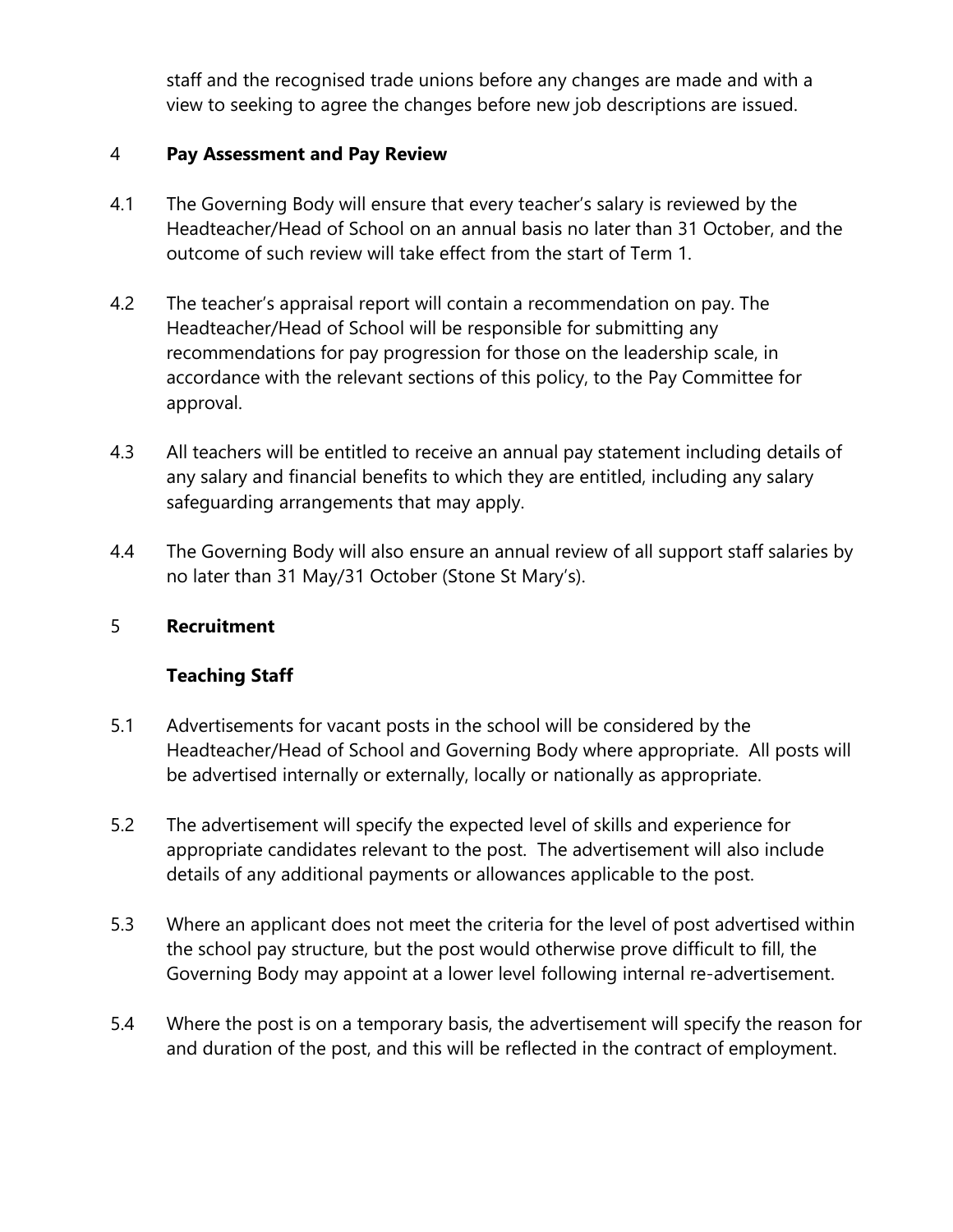5.5 Within the framework of relevant statutory legislation, the advertisement may also include reference to any underrepresentation within the school to encourage applications from any disadvantaged and under-represented groups.

# **Support Staff**

5.6 The arrangements for advertising vacancies for support staff will mirror those for teaching staff. Advertisements will indicate the number of working hours and working weeks and will show the appropriate salary and grade as determined following advice sought from an experienced personnel service provider employed by the school.

# 6 **Teaching Staff Pay**

- 6.1 All teaching staff are employed in accordance with the provisions of the School Teachers Pay and Conditions Document (STPC Document). The following pay arrangements have been agreed by the Trust using the flexibilities contained within the STPC Document.
- 6.1.1 The Trust will consider any recommended pay awards agreed nationally and will decide annually on whether or not these should be applied to the pay ranges detailed in this policy.

### 6.2 **Headteacher/Head of School**

- 6.2.1 The Governing Body will assign a seven-point Headteacher/Head of School Pay Range based on the school group size, as determined by the STPC document. The Governing Body will ensure that there is no overlap of salary bands between the Headteacher/Head of School and other leadership posts
- 6.2.2 The Governing Body will review the Headteacher/Head of School group size should there be a change to the school PAN to determine the appropriate pay range. The Governing Body will determine the group size for the school in accordance with the provisions of the STPC Document.
- 6.2.3 On appointment the Headteacher/Head of School will be appointed according to experience on the Headteacher/Head of School Pay Range.
- 6.2.4 Progression on the Headteacher/Head of School Pay Range will be subject to a review of the Headteacher/Head of School's performance set against the annual appraisal review. The Pay Committee (on behalf of the Governing Body) may decide to award one increment for sustained high quality performance or two increments where performance has been exceptional. Where performance has not been of a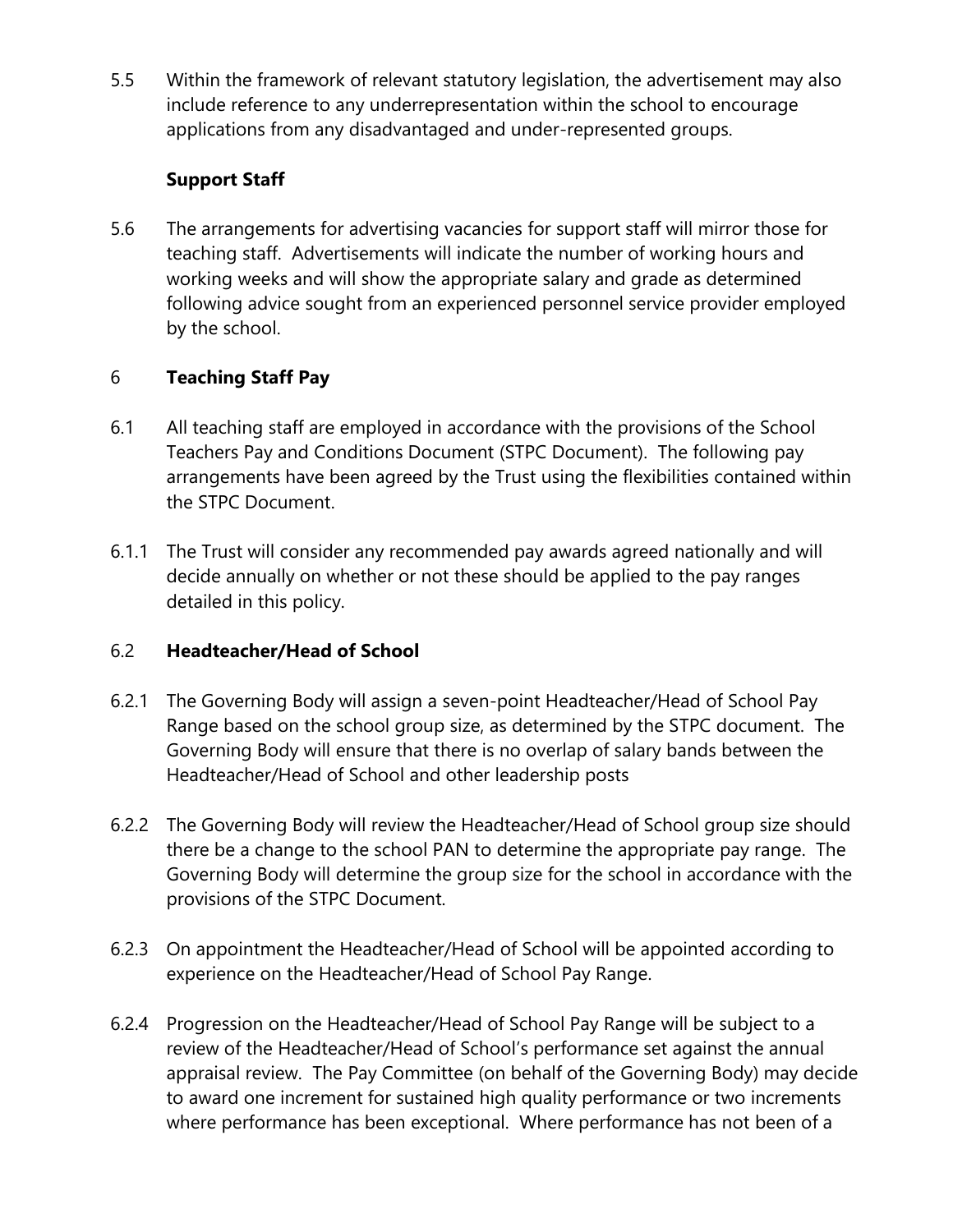sustained high quality, as defined by the usual performance management process, the Governing Body may decide that there should be no pay progression. The pay review for the Headteacher/Head of School will be completed by 31 October.

6.2.5 The Governing Body will ensure that reasons for setting the Headteacher/Head of School Pay Range at a given level are recorded and that the process for the determination of the Headteacher/Head of School's salary is fair and transparent.

#### **Discretionary payments to the Headteacher/Head of School**

- 6.2.6 The Pay Committee (on behalf of the Governing Body) may consider a discretionary payment not exceeding 25% of the Headteacher/Head of School's salary, as determined above, for reasons not already taken into account in determining the Headteacher/Head of School Pay Range, and which may include:
	- the school is experiencing exceptionally challenging circumstances;
	- without such additional payment the Governing Body considers that the school would have substantial difficulty filling a vacant Headteacher/Head of School post
	- without such additional payment the Governing Body considers the school would have substantial difficulty retaining the existing Headteacher/Head of School; or
	- the Headteacher/Head of School is appointed as a temporary Headteacher/Head of School of one or more additional schools.
- 6.2.7 In wholly exceptional circumstances the Governing Body may consider a payment in excess of 25% of the Headteacher/Head of School's salary. In accordance with the STPCD the Headteacher/Head of School's pay range may exceed the maximum where the relevant body determines that circumstances specific to the role or candidate warrant a higher than normal payment.

In the case that the maximum of the Headteacher/Head of School's pay range and any additional payments may exceed the 25% (in exceptional circumstances), the Governing Body will seek external independent advice, seek approval from the Board of Trustees and record the reasons.

6.2.8 The Governing Body may also consider additional payments in respect of additional responsibilities and activities due to, or in respect of, the provision of services by the Headteacher/Head of School relating to the raising of educational standards to one or more additional schools.

#### 6.3 **Other Leadership Posts**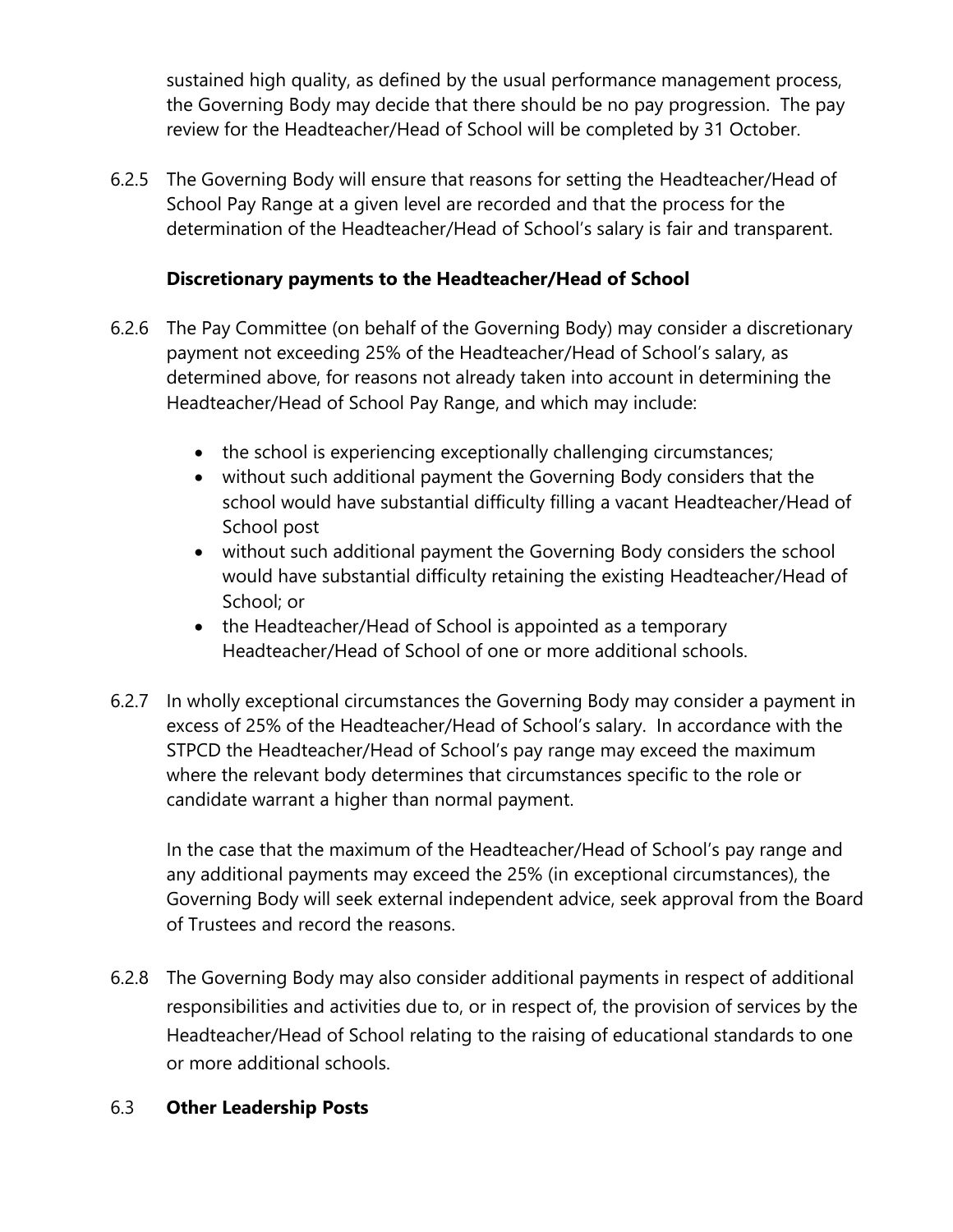- 6.3.1 The Governing Body will determine a 5 point pay range for all other leadership posts from within the leadership scale contained in the STPC Document.
- 6.3.2 The range for individual posts will be determined according to the duties and responsibilities of the post and may vary between posts. A post with a designated deputy role in the absence of the Headteacher/Head of School will be remunerated accordingly above the range for other leadership posts.
- 6.3.3 The Governing Body will ensure that there is no overlap of pay points between the Headteacher/Head of School and any other leadership post.
- 6.3.4 On appointment a teacher paid on the leadership scale will be appointed on one of the first 3 points on the pay range, taking into account relevant experience and expertise.
- 6.3.5 The pay range for teachers paid on the leadership spine will be reviewed at any time during the year where there is a significant permanent change in the duties and responsibilities of the post, or where it is necessary to consider a retention payment for a member of staff on the leadership scale.
- 6.3.6 Progression on the pay range for a member of staff paid on the leadership scale will be subject to a review of their performance set against the annual performance management review. The Pay Committee (on behalf of the Governing Body) may decide to award one increment for sustained high-quality performance against objectives and Headteacher Standards. Two points may be awarded for exceptional performance in exceptional circumstances. Where performance has not been of a sustained high quality, as defined by the usual performance management process, the Pay Committee (on behalf of the Governing Body) may decide that there should be no pay progression. The pay review will be completed by 31 October.

#### 6.4 **Other Specific Posts above the Classroom Teacher Scale**

- 6.4.1 The Governing Body may also establish other teaching posts paid above the Upper Pay Spine. These posts will carry responsibility for modelling and leading the improvement of teaching skills across the school.
- 6.4.2 The pay range for these posts will be within the minimum and maximum of the range for Leading Practitioners contained within the STPC Document and will be determined by the role and range of responsibility of each post, which may vary across the school.
- 6.4.3 Each post will have a pay range comprising 5 pay points.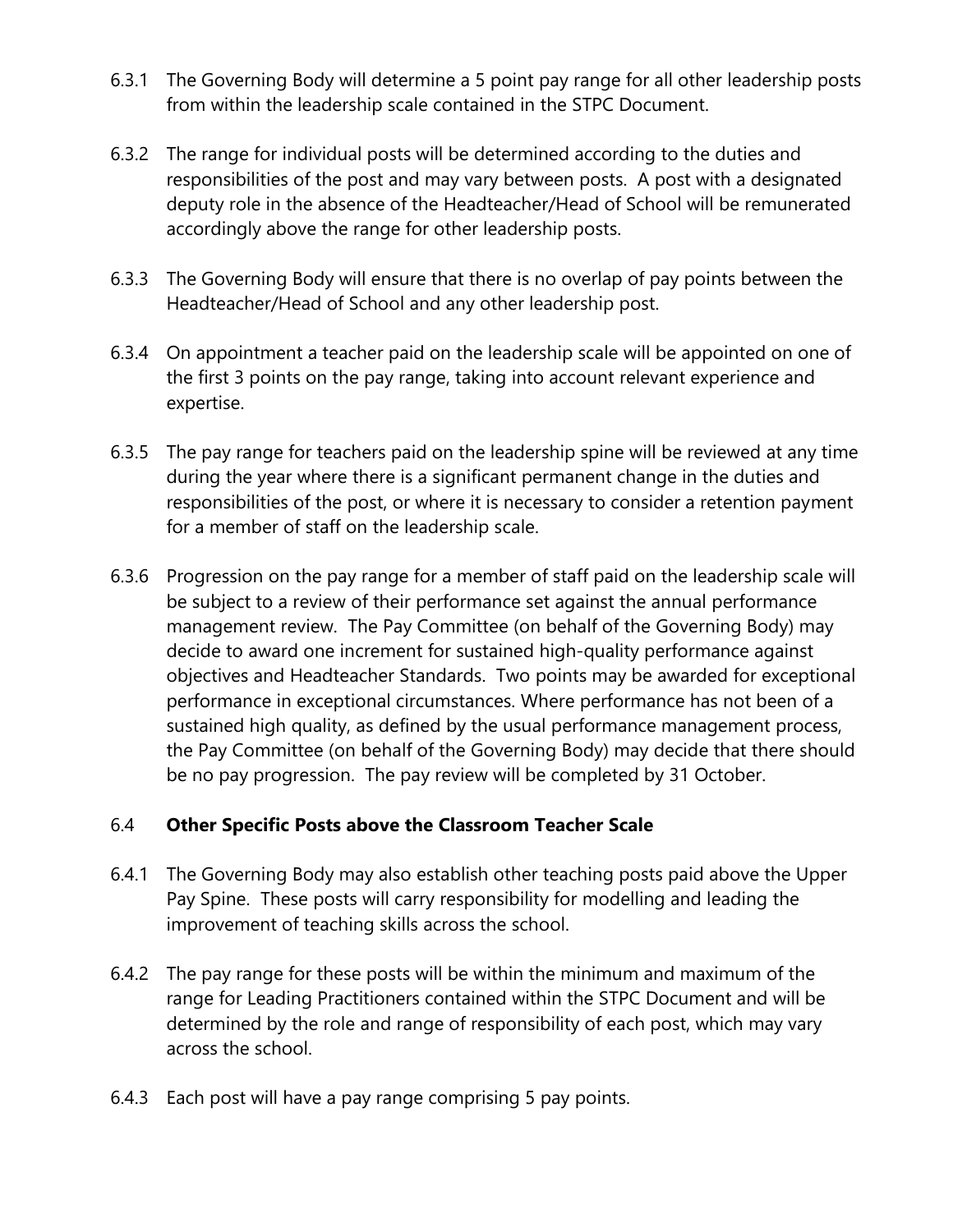The Governing Body has determined that there will be two pay ranges for these Leading Practitioner posts namely:

Band A L1-L5 Band B L6-L10

- 6.4.4 The starting salary for an appointment to a post on the Leading Practitioner pay range will be determined by the Governing Body and take account of the teacher's skills and experience.
- 6.4.5 Progression on the pay range for a member of staff paid on the Leading Practitioner pay range will be subject to a review of performance set against the annual appraisal review. The Pay Committee (on behalf of the Governing Body) may decide to award one increment for sustained high-quality performance or more increments where performance has been exceptional. Where performance has not been of a sustained high quality the Pay Committee (on behalf of the Governing Body) may decide that there should be no pay progression. The pay review will be completed by 31 October.

### 6.5 **Main Pay Scale and Upper Pay Scale Teachers**

- 6.5.1 The Governing Body will establish posts paid in accordance with the minimum and maximum points for such posts as determined by the STPC Document.
- 6.5.2 The Governing Body has established a pay structure for these posts which can be found in the school's staff handbook.
- 6.5.3 The Governing Body has agreed Professional Skills Level Descriptors for each point of the Upper Pay Scale which are detailed in the Trust Performance Management Policy and can be seen in Appendix 7. The pay review will normally be completed by the Headteacher/Head of School.
- 6.5.4 Progression on the pay range for a member of staff paid on the main pay scale will be subject to a review of their performance set against the annual performance management review. The Pay Committee (on behalf of the Governing Body) may decide to award one increment for sustained high-quality performance. Where performance has not been of a sustained high quality, as defined by the usual performance management process, the Pay Committee (on behalf of the Governing Body) may decide that there should be no pay progression. The pay review will be completed by 31 October. All decisions are confirmed in writing.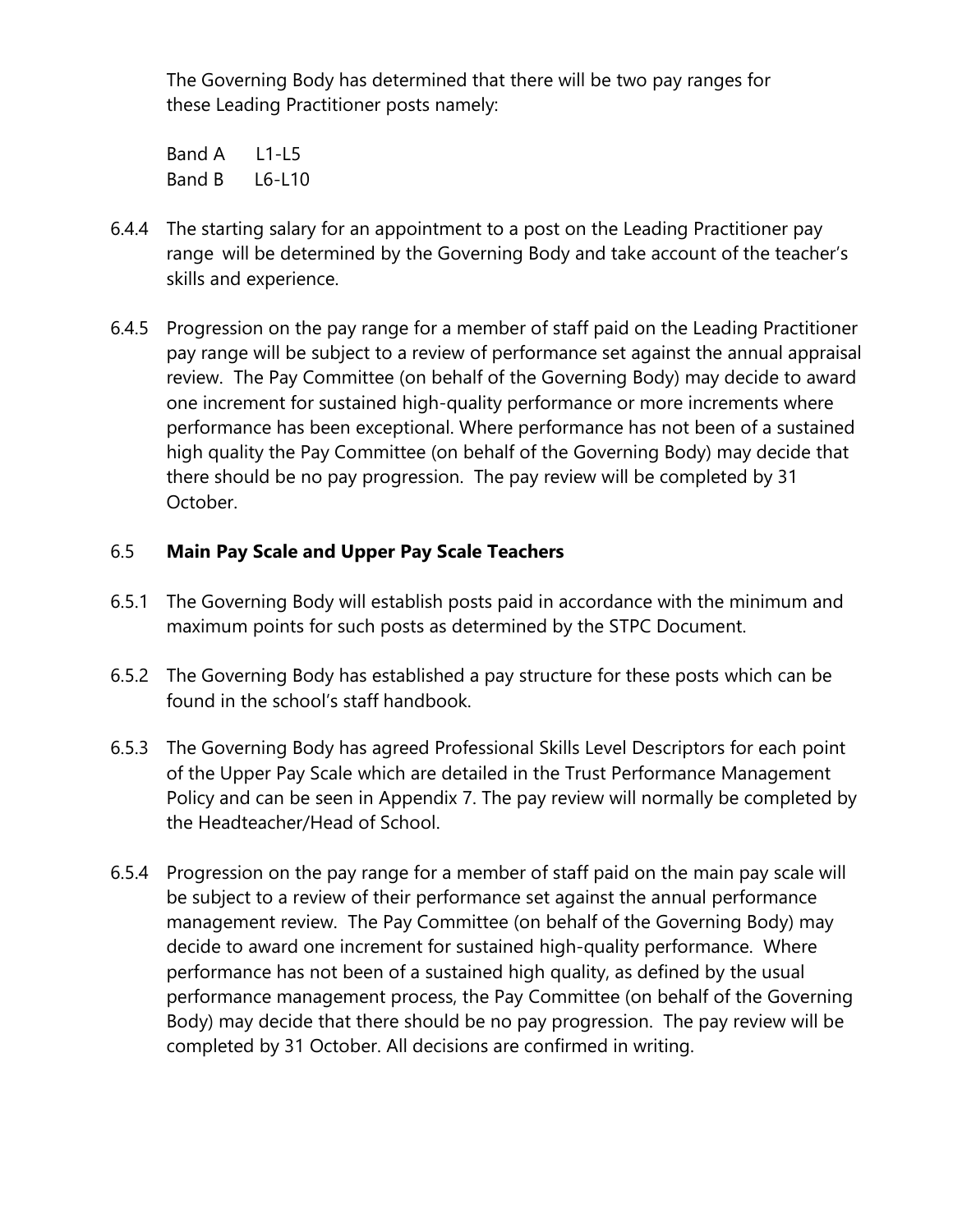#### 6.6 **Appointments**

- 6.6.1 A newly appointed teacher will usually be appointed at any point in the pay scale to take account of a teacher's relevant experience and expertise as determined by the Headteacher/Head of School, but there is no automatic assumption that a teacher will be paid at the same rate as they were being paid in a previous school.
- 6.6.2 A teacher transferring roles internally within the school will continue to be paid on the Main Pay Scale or the Upper Pay Scale (as paid in the previous role), where the role is the same/similar in terms of the job description and level of responsibility.

### 6.7 **Applications to move onto the Upper Pay Scale**

- 6.7.1 Any qualified teacher may apply to be paid on the upper pay scale. It is the responsibility of the teacher to decide whether or not they wish to apply.
- 6.7.2 The Pay Committee (on behalf of the Governing Body) will consider recommendations by the Headteacher/Head of School following applications from a teacher by 30 September for progression at the start of the Autumn term. A teacher may submit one application in any academic year. This must be by letter in writing to the Headteacher/Head of School demonstrating how the UPS standards are being met (refer to Appendix 7).
- 6.7.3 For an application to be successful the teacher will need to continue to meet all of the teacher standards and the professional skills level descriptors agreed by the Governing Body for teachers on the relevant point of the upper pay scale. Evidence from the review of the teachers' performance management review will be used to support the application. The teacher will also need to demonstrate that they have been working at that level for at least 3 new terms prior to the submission of the application.
- 6.7.4 As defined in the STPC Document, a teacher being considered for a move onto the Upper Pay Scale must therefore be able to demonstrate:
	- the teacher is highly competent in all elements of the relevant standards; and
	- the teacher's achievements and contribution to the school are substantial and sustained as exemplified by the school's professional skills level descriptors.
- 6.7.5 Following the application, a decision will be notified to the teacher in writing within 20 working days of the deadline for applications.
- 6.7.6 If unsuccessful the teacher will be provided with supportive and developmental feedback both verbally and in writing by the Headteacher/Head of School.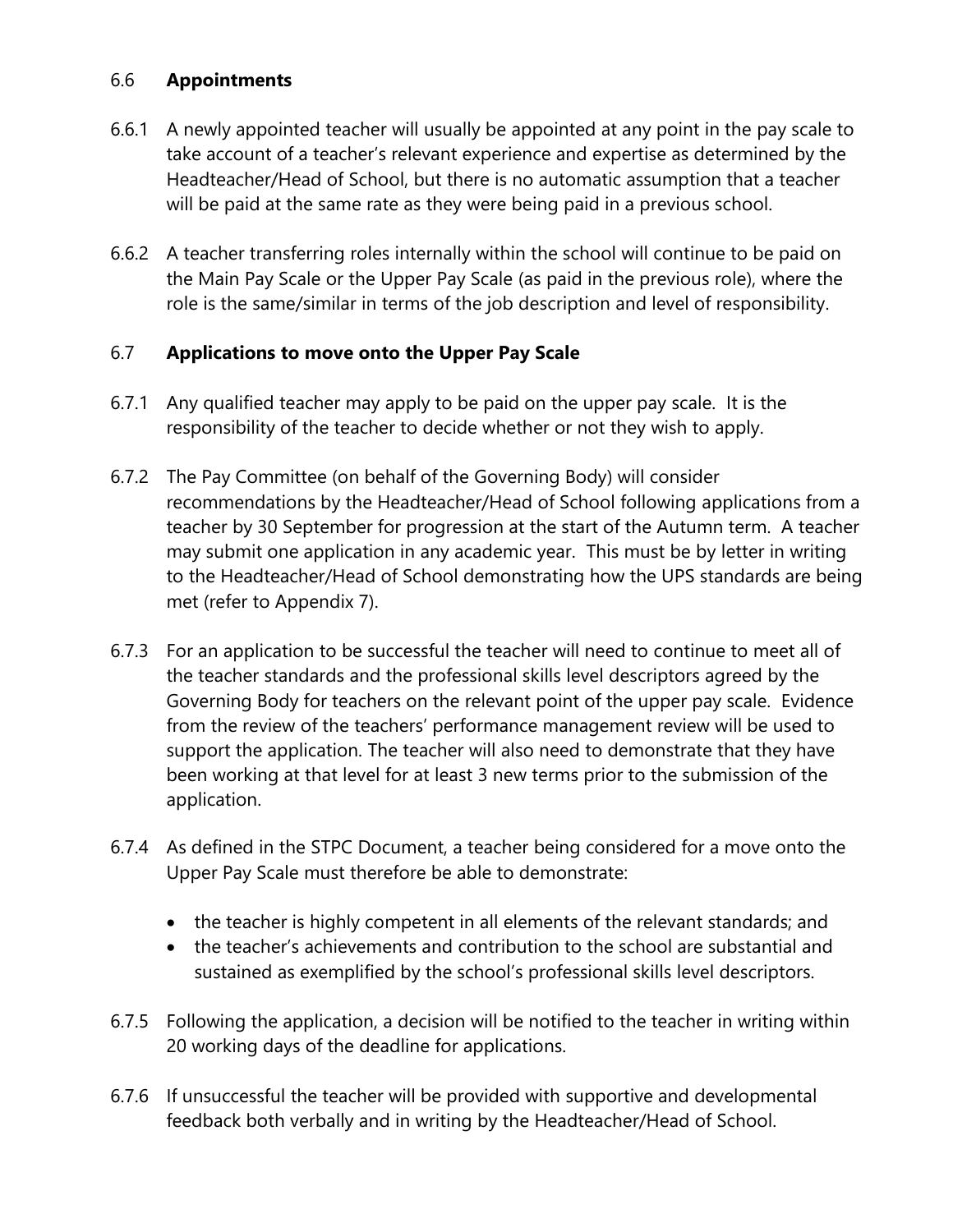- 6.7.7 Any appeal against the decision, which should be submitted within 10 working days, will be considered in line with the school's pay appeals procedure set out in Appendix 2.
- 6.7.8 Once on the upper pay scale a teacher must demonstrate to their appraiser how the UPS standards are being met (refer to Appendix 7).

#### 6.8 **Unqualified Teachers**

- 6.8.1 The Governing Body will appoint unqualified teachers to a salary within the range set out in the STPC Document.
- 6.8.2 The Governing Body has determined that this should be a six-point scale as shown in Appendix 4.
- 6.8.3 A newly appointed unqualified teacher will usually be appointed at any point in the band to take account of the teacher's experience and expertise as determined by the Headteacher/Head of School.
- 6.8.4 Progression within the range will be subject to a review of the teacher's performance set against the annual appraisal review and the appropriate Teacher Standards. The Pay Committee (on behalf of the Governing Body) may decide to award one increment for sustained high-quality performance or more increments where performance has been exceptional. Where performance has not been of a sustained high quality, as defined by the usual performance management process, the Pay Committee (on behalf of the Governing Body) made decide that there should be no pay progression. In such circumstances where a teacher's performance is not at the required level this will be addressed through the school's Staff Performance Management Policy.
- 6.8.5 The pay review will be completed in line with other teaching staff.
- 6.8.6 Where an unqualified teacher obtains qualified teacher status whilst employed by the school, they will transfer to the relevant pay band for qualified teachers at a salary equivalent to the salary they were being paid as an unqualified teacher.
- 6.8.7 The Governing Body may pay additional allowances to an unqualified teacher where the teacher has either:
	- taken on a sustained additional responsibility which is focused on teaching and learning and requires the exercise of a teacher's professional skill and judgement.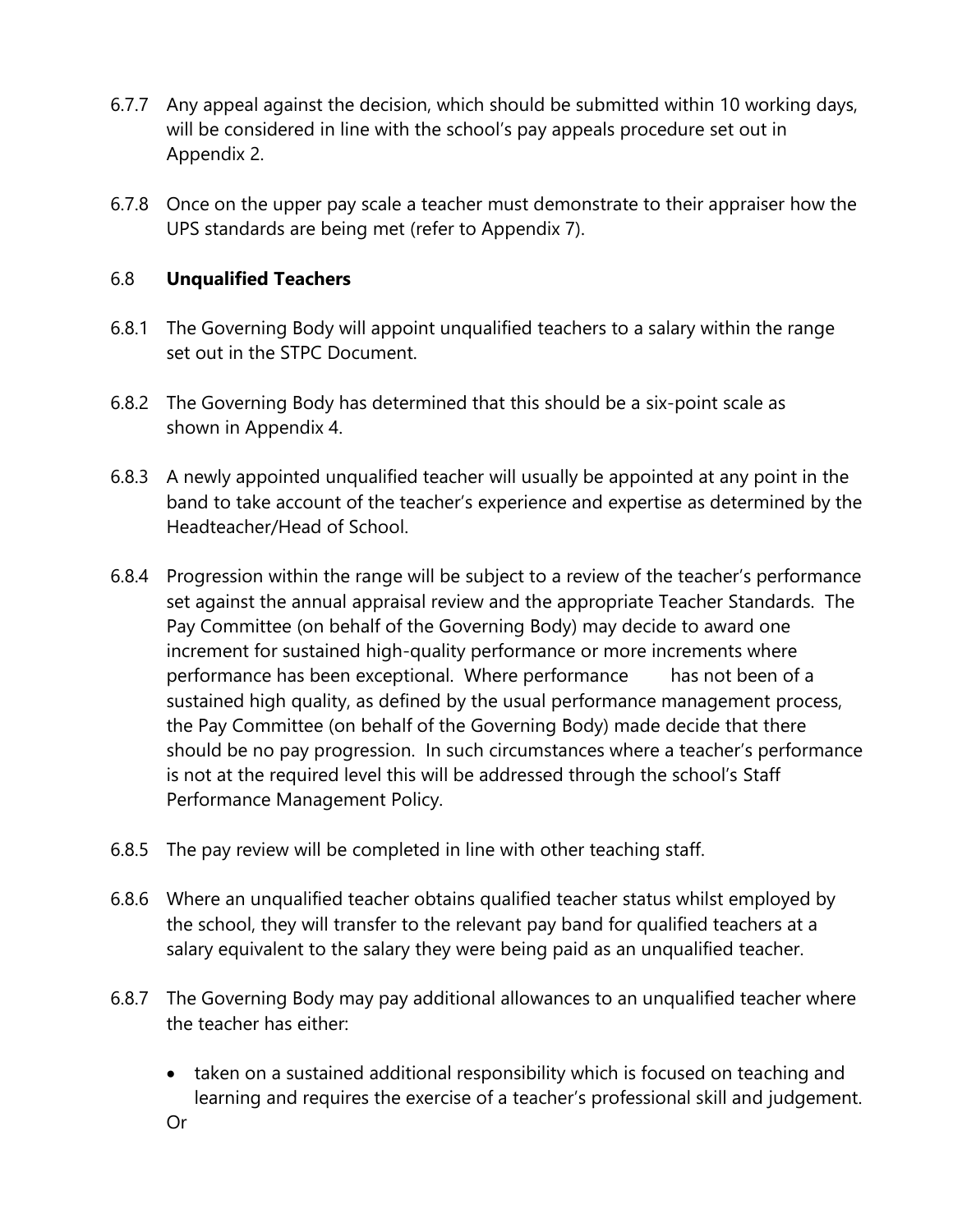• gained qualifications or experience which bring added value to the role being undertaken.

#### 7 **Supply Teachers**

- 7.1 Teachers employed on a short notice or supply basis will have their pay determined in line with the arrangements outlined in this policy for other teachers. Teachers paid on a daily basis will have their salary assessed as an annual amount, divided by 195. For temporary teachers on short notice this will be multiplied by the number of days to be worked.
- 7.2 Teachers who work less than a full day will have their salary calculated as in paragraph 7.1 above but also divided by the length of the school day (6.5 hours) and multiplied by the number of hours worked.
- 7.3 A short notice teacher who is employed by the school throughout a consecutive period of 12 months will not be paid any more in respect of that period than they would have if they had been in regular employment throughout the period.

#### 8 **Part time teachers**

- 8.1 The Governing Body will ensure that all part time teachers employed by the Pay Body will have their salaries calculated in accordance with the STPC Document and the "pro rata principle", except where a part time teacher is awarded a TLR3.
- 8.2 The Pay Body will ensure that the total amount of time for which a part time teacher may be directed is calculated in accordance with the STPC Document and the "pro rata principle".
- 8.3 Part time teachers will be entitled to be paid for their contractual hours pro rata to a full time teacher and will also be entitled to PPA time, other non-contact time and directed time allocated on a pro rata basis.
- 8.4 All part time teachers will be advised of the way in which their salary and directed time are calculated.

#### 9 **Allowances etc.**

### 9.1 **Teaching and Learning Responsibility Payments (TLRs)**

9.1.1 TLR payments will be awarded to the holders of the posts indicated in the school's staffing structure (Refer to School's Staff Handbook).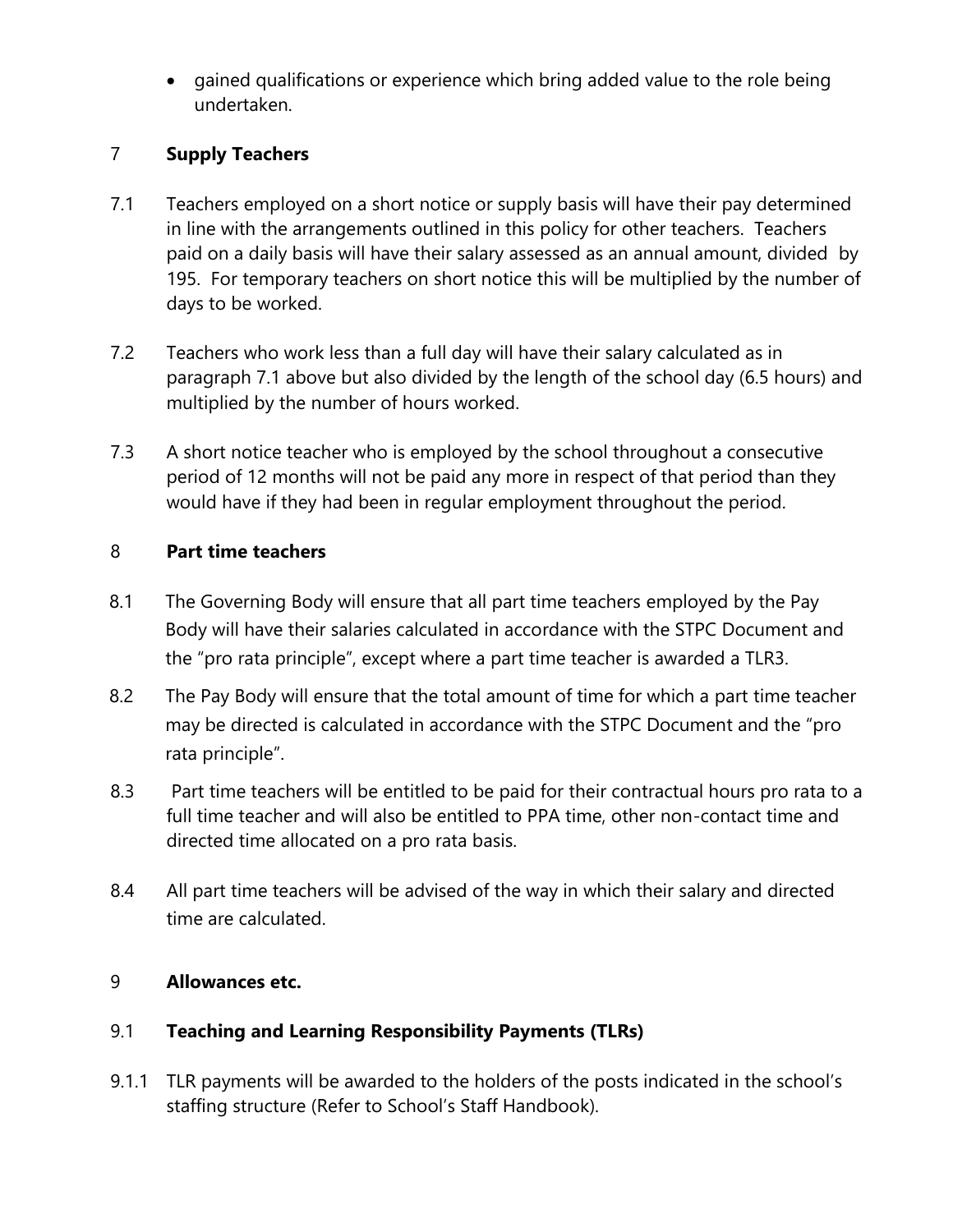9.1.2 TLR payments will be awarded to a teacher on the Main Pay Scale or Upper Pay Scale where a teacher is required to undertake a sustained additional responsibility within the school's staffing structure for ensuring the continued delivery of highquality teaching and learning for which they are accountable.

i.e. where a post:

- is focused on teaching and learning;
- requires the exercise of a teacher's professional skills and judgment;
- requires the teacher to lead, manage and develop a subject or curriculum area; or to lead and manage pupil development across the curriculum;
- has an impact on the educational progress of pupils other than the teacher's assigned classes or groups of pupils; and
- involves leading, developing and enhancing the teaching practice of others.
- 9.1.3 The Governing Body will award TLR payments within the range prescribed in the STPC Document. The Governing Body has determined that TLR payments will be as shown in the school's staffing structure (refer to School's Staff Handbook).
	- **TLR 1** (the post includes significant line management responsibility in addition to that outlined in paragraph 9.1.2 above).
	- TLR 1c
	- TLR 1b (must be at least £1,500 more than TLR 1c)
	- TLR 1a (must be at least £1,500 more than TLR 1b)

# **TLR 2**

|--|--|

- TLR 2b (must be at least £1,500 more than TLR 2c)
- TLR 2a (must be at least £1,500 more than TLR 2b)
- 9.1.4 A teacher may not hold a TLR1 or TLR2 concurrently but may hold a TLR3 in addition to a TLR1 or TLR2.
- 9.1.5 A TLR payment will not be awarded in respect of teaching duties more appropriately recognised under section 9.2 of this policy in respect of Special Educational Needs.
- 9.1.6 The Governing Body may award a temporary TLR (TLR3) payment to a post requiring additional duties for a time limited period for a specific project identified as a priority within the school development plan or other substantial school improvement projects or exceptional externally driven responsibilities.
- 9.1.7 The value of any temporary TLR (TLR3) payment will be determined within the range shown in the School Teachers' Pay & Conditions Document on an individual basis according to complexity and level of responsibility of the role.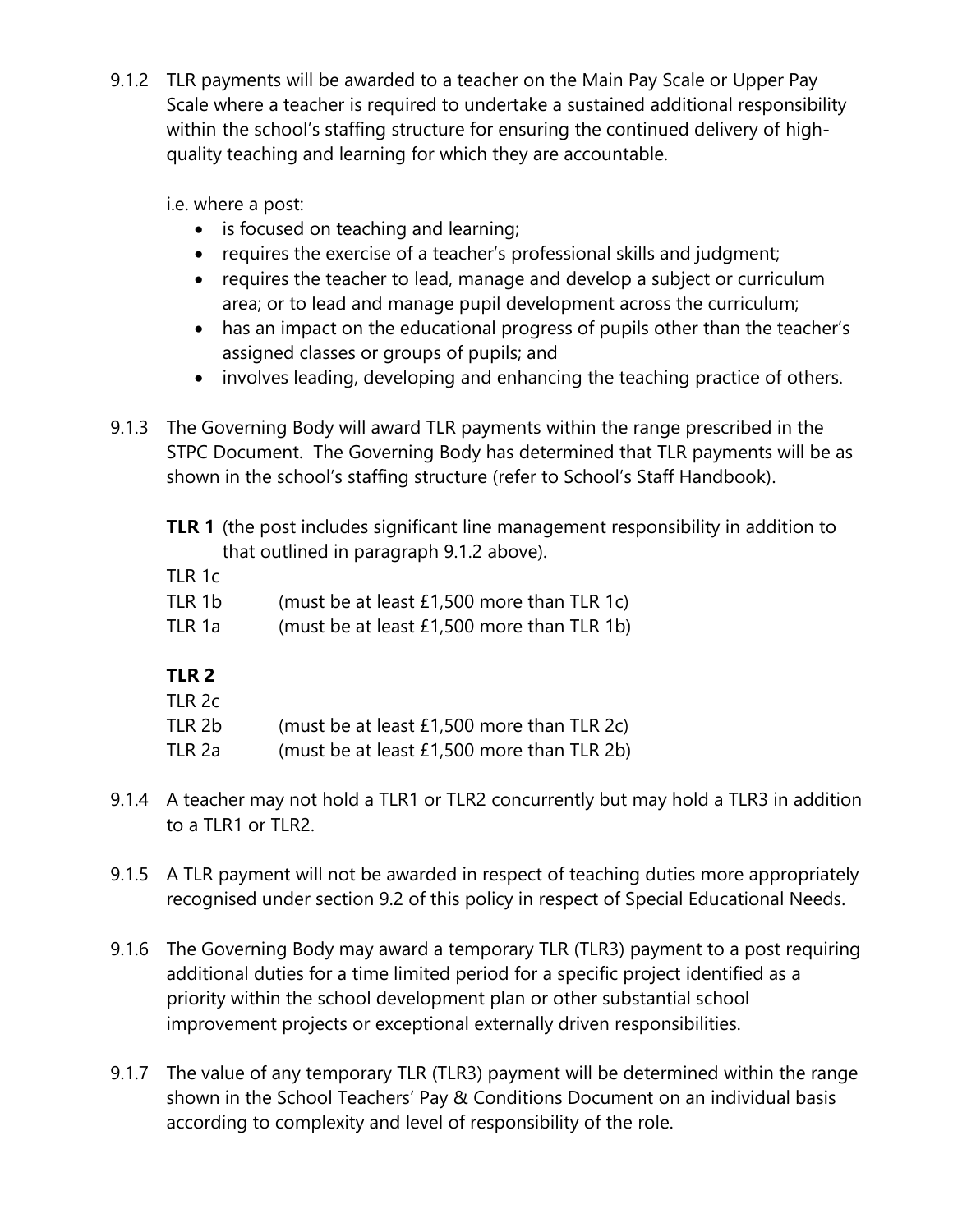- 9.1.8 The duration of such temporary TLR (TLR3) payment would normally not exceed 1 year after which time they will be reviewed and may be extended if appropriate.
- 9.1.9 There will be no safeguarding of any temporary TLR (TLR3) payment.

#### 9.2 **Special Educational Needs (SEN)**

- 9.2.1 The Governing Body may make appropriate payment of special needs allowances, which will be awarded according to the criteria in the STPC Document.
- 9.2.2 The post and allowance(s) will be identified in the staffing structure and will be spot salaries selected from the SEN range. The value of allowances should be based on whether any mandatory qualifications are required, other qualifications and expertise relevant for the post and the relative demands of the post.

#### 9.3 **Acting Allowances**

9.3.1 Teachers who cover all of the duties associated with a post of a higher grade or allowance than their own for a period of at least 5 weeks will be considered for payment of an acting allowance. This will normally be the difference between the teacher's substantive salary (and allowances) and the appropriate point on the pay scale (and allowances) of the higher-level post and will cover the whole period of acting up during which the teacher will be expected to undertake the full range of duties and responsibilities of the post.

#### 9.4 **Recruitment and Retention**

- 9.4.1 The Governing Body may, on the advice of the Headteacher/Head of School, consider the award of a recruitment and retention payment where there is clearly demonstrated evidence that such a payment is:
	- required to attract suitable candidates for a post which it has been, or it is considered difficult to fill; or
	- required to retain the skills and expertise of a teacher, particularly in a specialist area or where it is considered that the subsequent vacancy would be difficult to fill.
- 9.4.2 The value of any recruitment or retention payment will be determined according to the circumstances of each case but will take into account salary relativities across the school structure and known staffing changes in the future and would normally be within the range £500 - £3,000.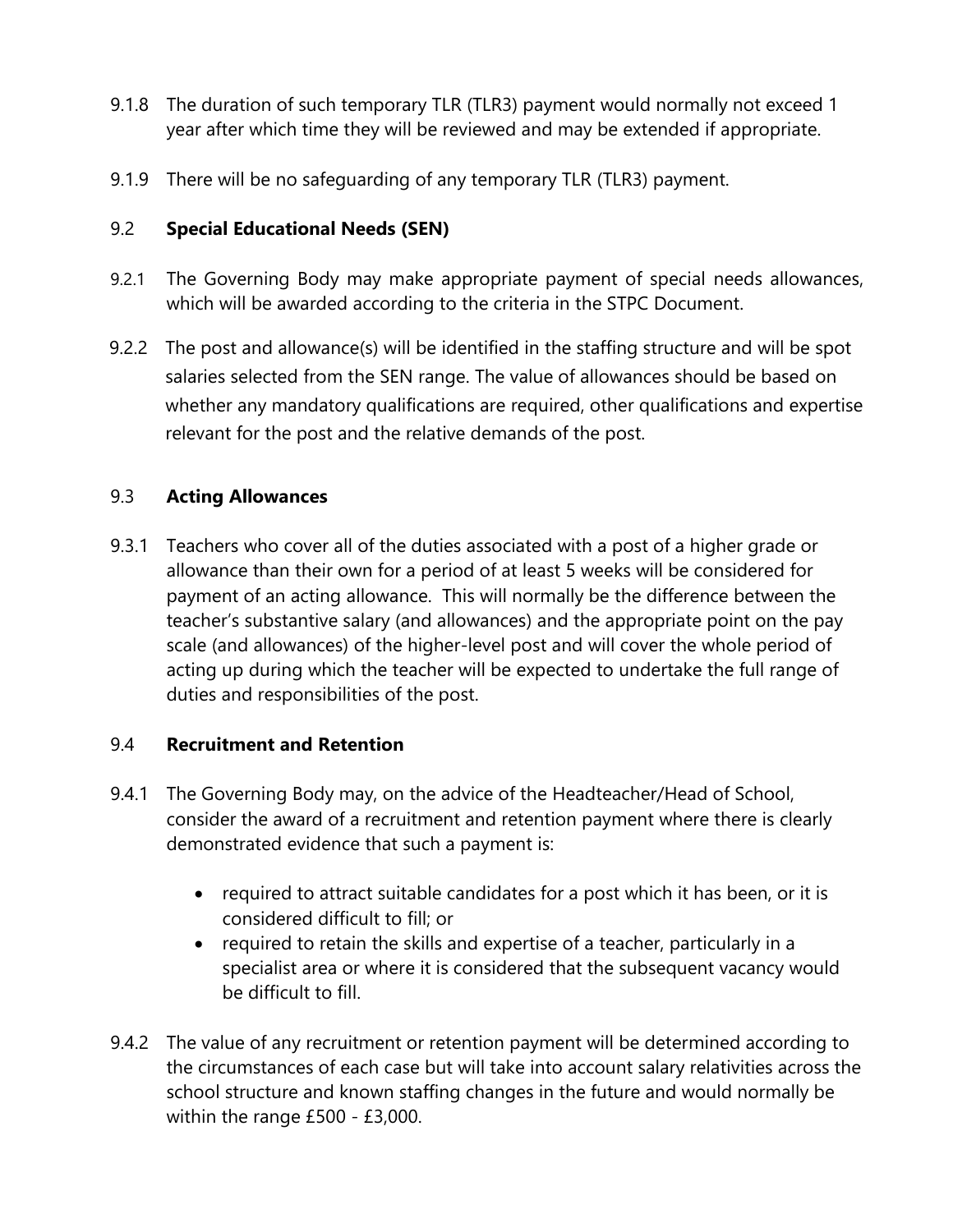9.4.3 The duration of the payment will be determined according to the circumstances of the payment. This will be subject to annual review which may extend the period if appropriate.

#### 9.5 **Out of School Learning Activities**

- 9.5.1 Teachers who undertake agreed voluntary learning activities outside the normal school day, and whose salary range does not take account of such activity may be entitled to an additional payment. The Governing Body, advised by the Headteacher/Head of School, will consider each case individually before the activity takes place. Such activities **may** include:
	- Holiday revision groups
	- Summer Schools
	- Saturday morning booster classes
	- Breakfast and After School Clubs
- 9.5.2 The rate of payment will be determined according to local circumstances.

### 9.6 **External Moderation**

9.6.1 Teachers employed by Examination Boards to moderate public examinations at other centres must first seek the permission of the Headteacher/Head of School. Ideally, external moderation should occur out of school hours. Where this is not possible release time must be agreed in advance with the Headteacher/Head of School and supply costs must be paid to the school.

# 9.7 **Additional responsibilities and activities due to or in respect of the provision of services by the Headteacher/Head of School relating to the raising of educational standards to one or more additional schools**

- 9.7.1 The Governing Body may consider an additional payment where the Headteacher/Head of School is providing services to other school e.g. as a consultant leader, school improvement partner, local leader for education or national leader of education.
- 9.7.2 Any payment considered under this section will be temporary only.
- 9.7.3 No payment will be considered where these duties have already been taken into account in other sections of this policy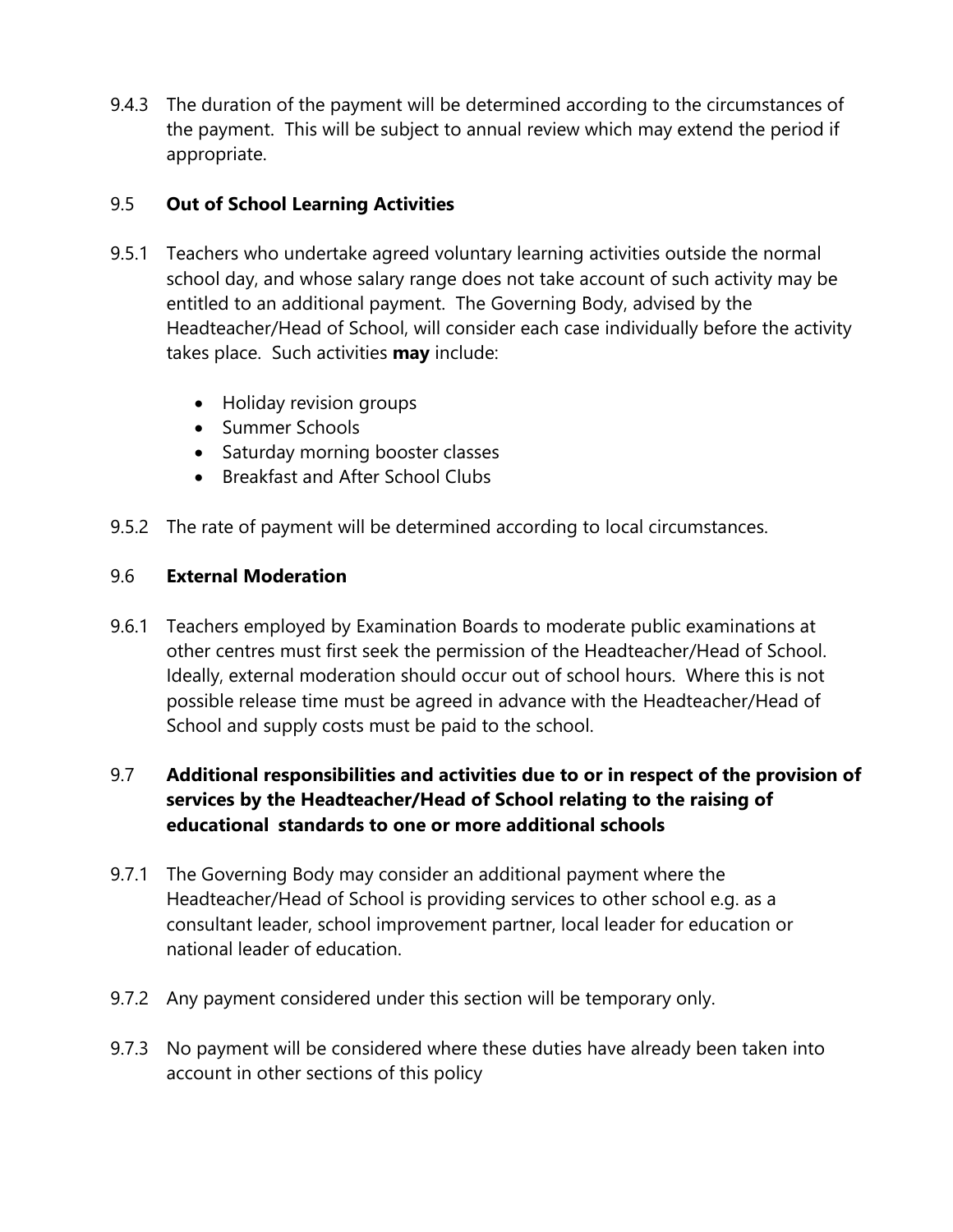#### 10 **Salary Sacrifice**

- 10.1 The Governing Body will support salary sacrifice arrangements for teachers in respect of the following:
	- Childcare vouchers / childcare benefit schemes
- 10.2 Participation in any salary sacrifice scheme arrangement will have no effect upon the determination of any safeguarded sum to which the teacher may be entitled.

#### 11 **Safeguarding**

11.1 The Governing Body will apply the salary safeguarding provisions of the STPC Document.

#### 12. **Appeals**

- 12.1 A member of staff may seek a review of any determination in relation to their pay or any decision taken by the Governing Body (or committee or individual acting with delegated authority) that affects the pay of the member of staff.
- 12.2 The Governing Body has agreed to consider appeals on the following grounds:

That the person or committee making the decision: -

- incorrectly applied any provision of the STPC Document or other statutory provision;
- incorrectly applied the school's pay policy;
- failed to have proper regard for statutory guidance;
- failed to take proper account of relevant evidence
- took account of irrelevant or inaccurate evidence
- was biased
- otherwise unlawfully discriminated against the teacher.
- 12.3 The procedure for considering appeals is set out in Appendix 2 of this policy.

### 13 **Support Staff Pay**

#### 13.1 **Conditions of Service**

13.1.1 The pay and conditions of service for support staff employed in this school are in accordance with the Kent Scheme agreed locally by Kent County Council.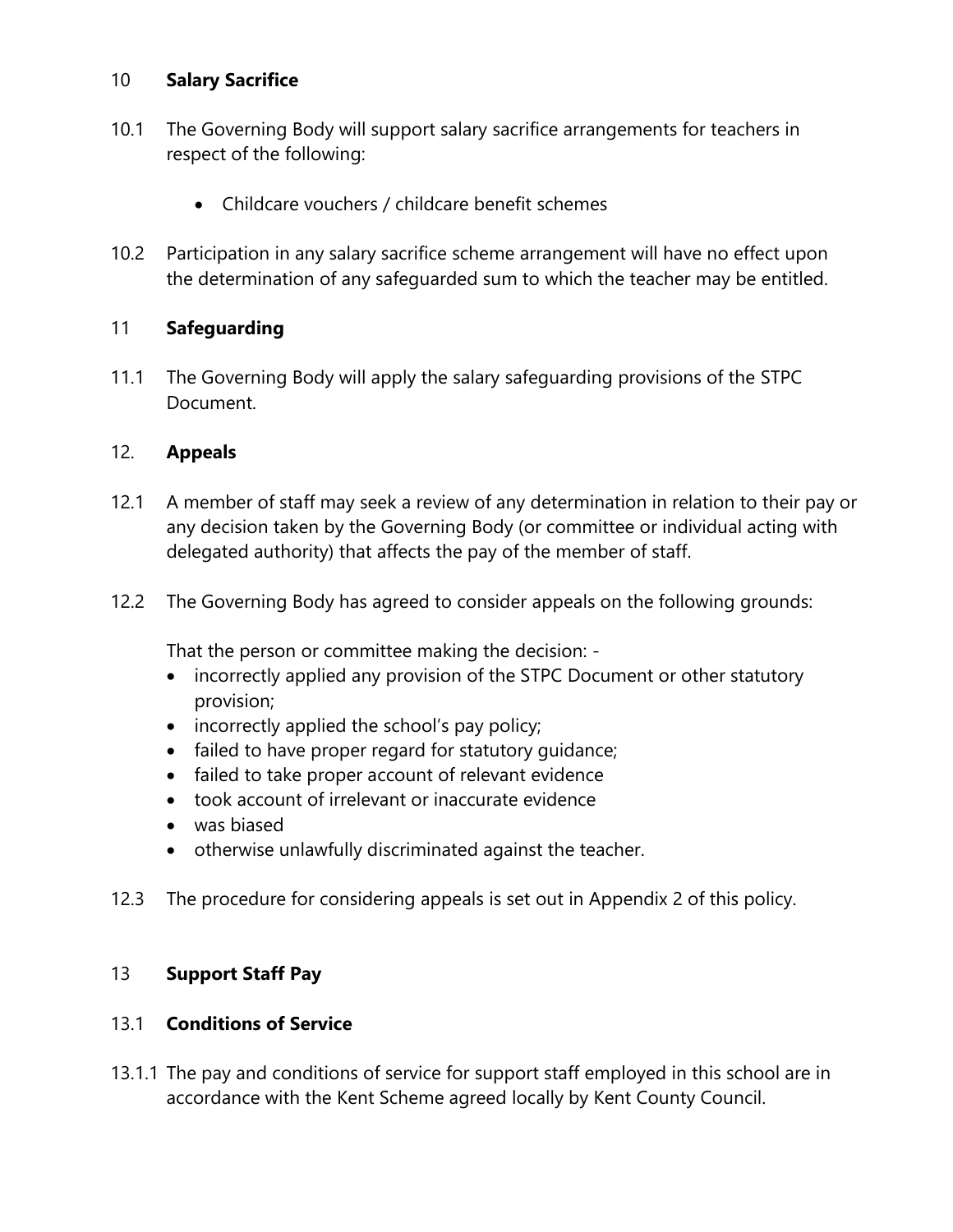#### 13.2 **Pay scales**

- 13.2.1 The pay scale adopted by the Trust for support staff employed in this school is the Kent Scheme. This can be found in the school's staff handbook.
- 13.2.2 The Governing Body has determined the grade and salary range for all support staff posts using the agreed job evaluation scheme as outlined in paragraph 13.1.1.

### 13.3 **Job Descriptions**

- 13.3.1 All members of the support staff of the school will receive a copy of their job description which will be the basis of job evaluation for the post. Any significant changes to job descriptions may require a re-evaluation of the post.
- 13.3.2 Where the Governing Body, on the advice of the Headteacher/Head of School, considers that the duties and responsibilities of an individual member of support staff have evolved to a higher (or lower) level, this will be considered as part of the annual review process and, if necessary, result in the staffing structure and job description being amended and the salary of the post re-evaluated. The member of staff may also request a re-evaluation where they can demonstrate that a significant change to duties and responsibilities has occurred.

### 13.4 **Starting salaries**

13.4.1 The Governing Body will normally appoint to the minimum of the grade, unless the individual member of staff was previously paid under the same conditions of service at a higher salary, in which case the salary offered on appointment may be equivalent to the previous salary, but not exceeding the maximum of the grade. Exceptionally the Governors may also consider appointing above the minimum of the grade where previous experience and/or qualifications or previous salary justify doing so, within the overall grade of the post.

#### 13.5 **Incremental Progression**

13.5.1 Progression within a pay range will be subject to a performance review set against the Staff Performance Management Policy. The award, in the form of a percentage increase in salary, will be based upon recommendations from the appraiser and authorised by the Headteacher/Head of School. The rates of the percentage increase for the Total Contribution categories of Outstanding, Above Expectations and Achieved Expectations is authorised by the Headteacher/Head of School, following recommendations from Kent County Council (Kent Scheme). Where the performance management process identifies that performance is poor, appraisal targets are not being met or if the attendance or conduct record justifies such action the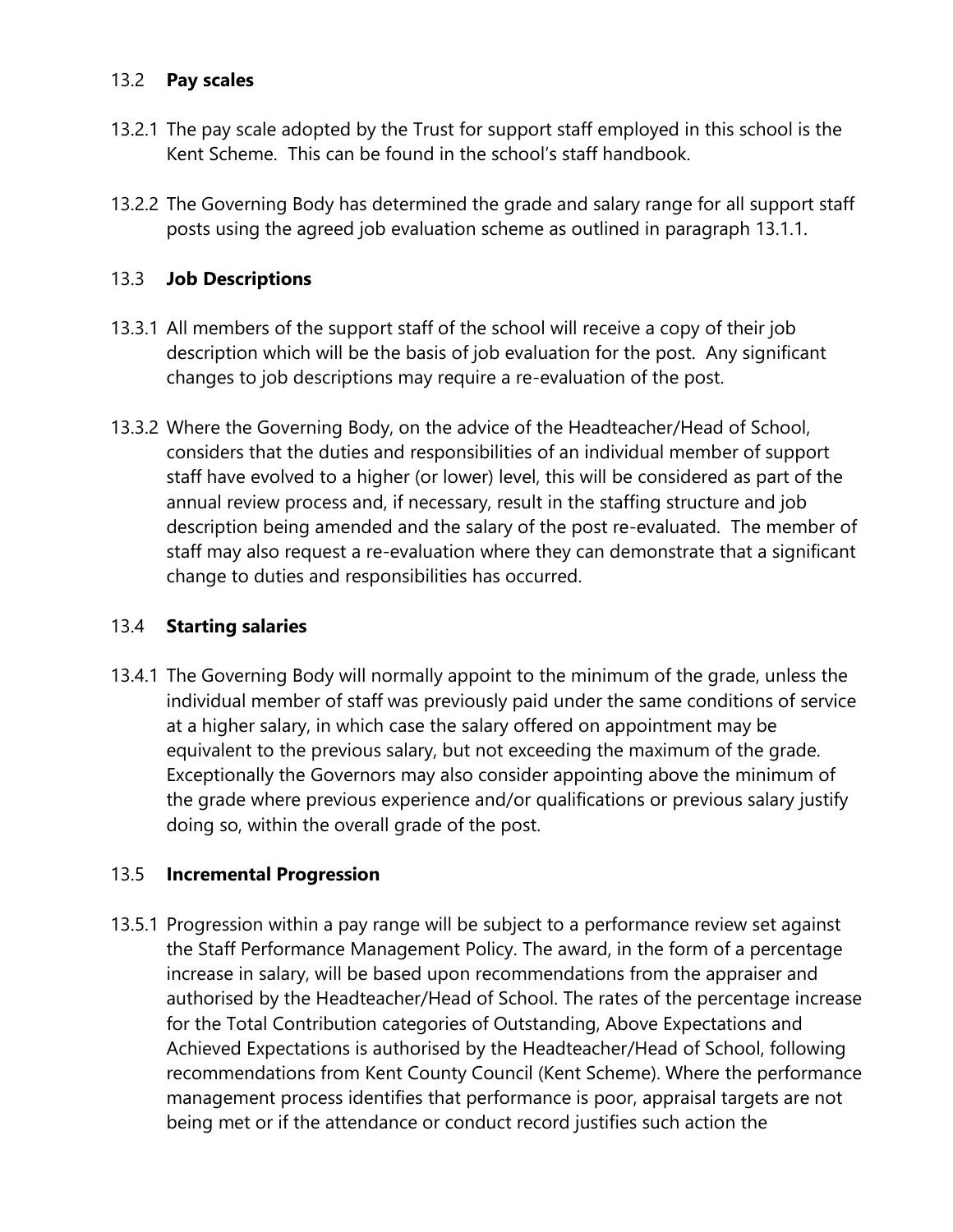Headteacher/Head of School, following discussion with the relevant Line Manager, may decide that there should be no pay progression. The pay review will be completed by 31 May/31 October (Stone St Mary's).

13.5.2 Subject to the above pay awards will be effective from 1 April/1 September (Stone St Mary's) each year, except where a member of staff starts after 1 October/1 March (Stone St Mary's) in the previous year in which case the cost-of-living increase will only apply on 1 April/1 September (Stone St Mary's) and performance related increases will apply in subsequent years.

#### 13.6 **Deductions from pay**

13.6.1 In a case where a member of staff has been paid for work which they have not undertaken e.g. uncertified sickness absence or unapproved leave of absence, the school will follow the 'Managing absence and ill-health policy and procedure' or 'Discipline and Conduct Policy and procedure' as appropriate, and the Governing Body may recover the amount from the member of staff. A re-payment plan may be agreed with the member of staff so that it does not cause them to be in financial hardship. The member of staff will have the right of appeal through the pay appeals procedure if they are unhappy with the decision. The Trust's Managing Absence and Ill-health Policy and Procedure can be found in the school's staff handbook.

#### 13.7 **Acting up allowances / Additional responsibilities**

- 13.7.1 Where a member of staff covers the full range of duties of a higher graded post, for a period of 4 weeks or more the Governing Body will pay that member of staff on the appropriate point on the higher scale (normally the minimum) for the period of acting up.
- 13.7.2 Where a member of staff is covering some, but not all of the duties of the higher graded post, the Governors will consider an honorarium payment, calculated on the difference in salary between the substantive and higher graded post and taking account of the proportion of higher graded work undertaken. In exceptional circumstances the Governing Body may wish to recognise this additional work through the award of an additional increase within the pay band.
- 13.7.3 Where a member of staff is required to meet a short-term excessive workload, to undertake essential tasks within a defined timescale, the Headteacher/Head of School may give prior approval to the member of staff to work additional hours at their normal hourly rate or to be paid at agreed overtime rates where the weekly hours worked exceed the standard hours for a relevant full-time member of support staff.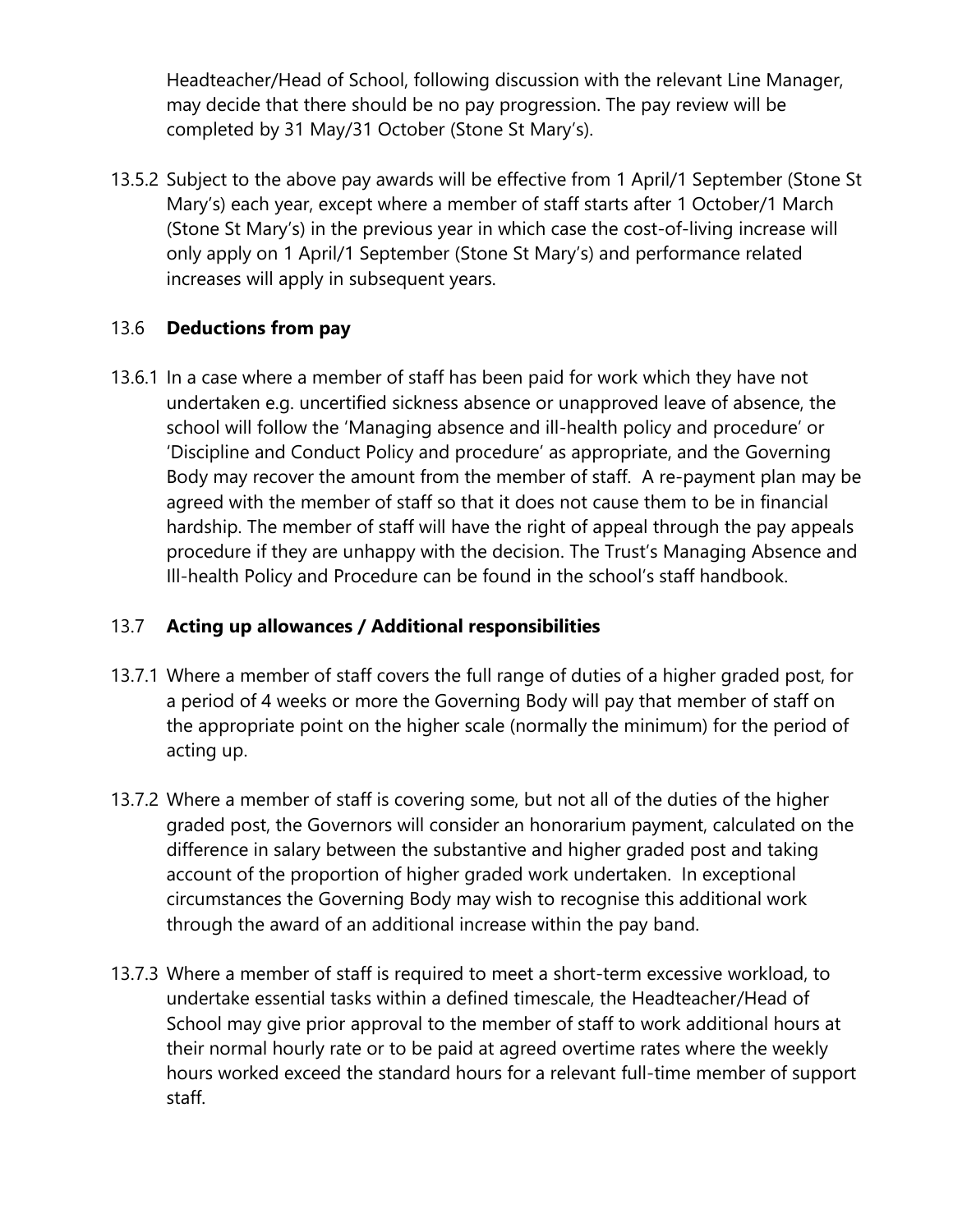#### 13.8 **Other additional payments**

13.8.1 The Governing Body will consider other additional payments for support staff in accordance with the arrangements set out earlier in this document for teaching staff, where these are relevant and appropriate to support staff.

# 13.9 **Safeguarding**

13.9.1 The arrangements for the safeguarding of salaries for support staff will be determined according to the circumstances of the case subject to a maximum of 1 year.

#### 13.10 **Salary Sacrifice**

13.10.1 The Governing Body will apply the same arrangements as for teaching staff.

#### 13.11 **Appeals**

13.11.1The arrangements for support staff wishing to appeal pay decisions are as outlined for teaching staff but subject to the relevant conditions of service for support staff as detailed in section 13.1.1 and will follow the procedure outlined in Appendix 2.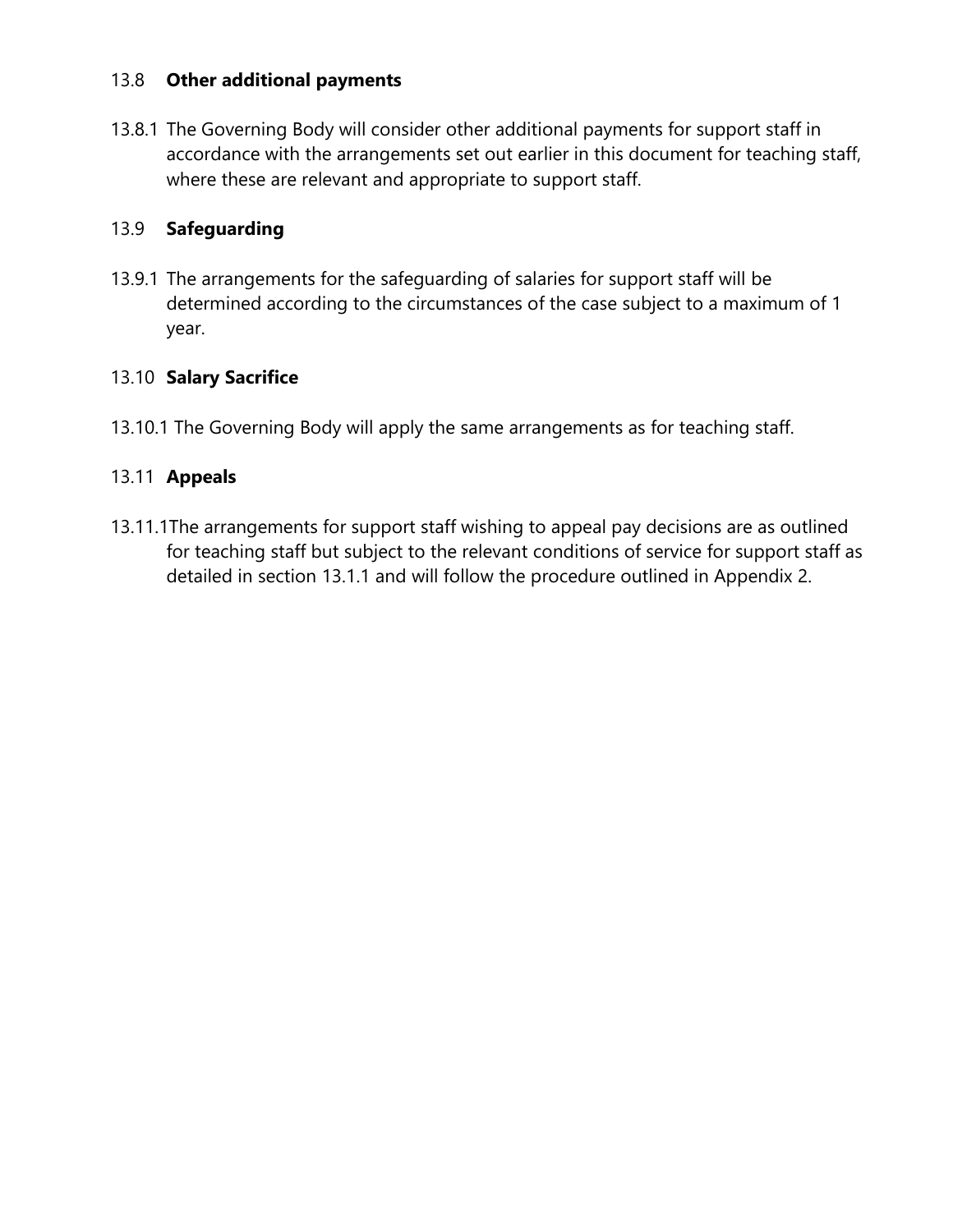# **Appendix 1**

#### **Remit / Terms of Reference of the Pay Committee**

#### **Membership**

Membership of the Pay Committee will comprise of a minimum of 3 Governors to include the Chair of Governors (unless they are a Parent Governor) and the Headteacher/Head of School.

Persons other than the Headteacher/Head of School who are employed at the school may not be members of this committee, but the School Business Manager may be in attendance.

#### **Quorum**

3 Governors

#### **Date of Meetings**

A meeting will take place before the middle of November (Teaching Staff plus Stone St mary's support staff) and before the middle of June (all other support staff).

#### **Terms of Reference**

- 1. To receive the Trust Pay Policy from the Board of Trustees, with the purpose of recommending adoption by the Governing Body.
- 2. Each year, to review the salaries of all staff with effect from 1 September for teaching staff in accordance with the School Teachers' Pay and Conditions Document, and with effect from 1 April/1 September (Stone St Mary's) for non-teaching staff, and after having taken taking the advice of the Headteacher/Head of School in relation to the meeting of performance objectives from the preceding cycle.

The Pay Committee will delegate all pay decisions with the exception of decisions relating to the pay of the Leadership Group to the Headteacher/Head of School.

3. The Governing Body will ensure that suitable arrangements are in place to assess the total contribution of all support staff and will use this assessment to determine annual pay decisions in accordance with the Kent Scheme.

The school will also make appropriate use of any merit award or other reward system, both cash and non-cash developed by KCC, to recognise the performance and contribution of support staff in a positive and flexible way. The school will ensure that any such decision is in accordance with the provisions of such reward systems.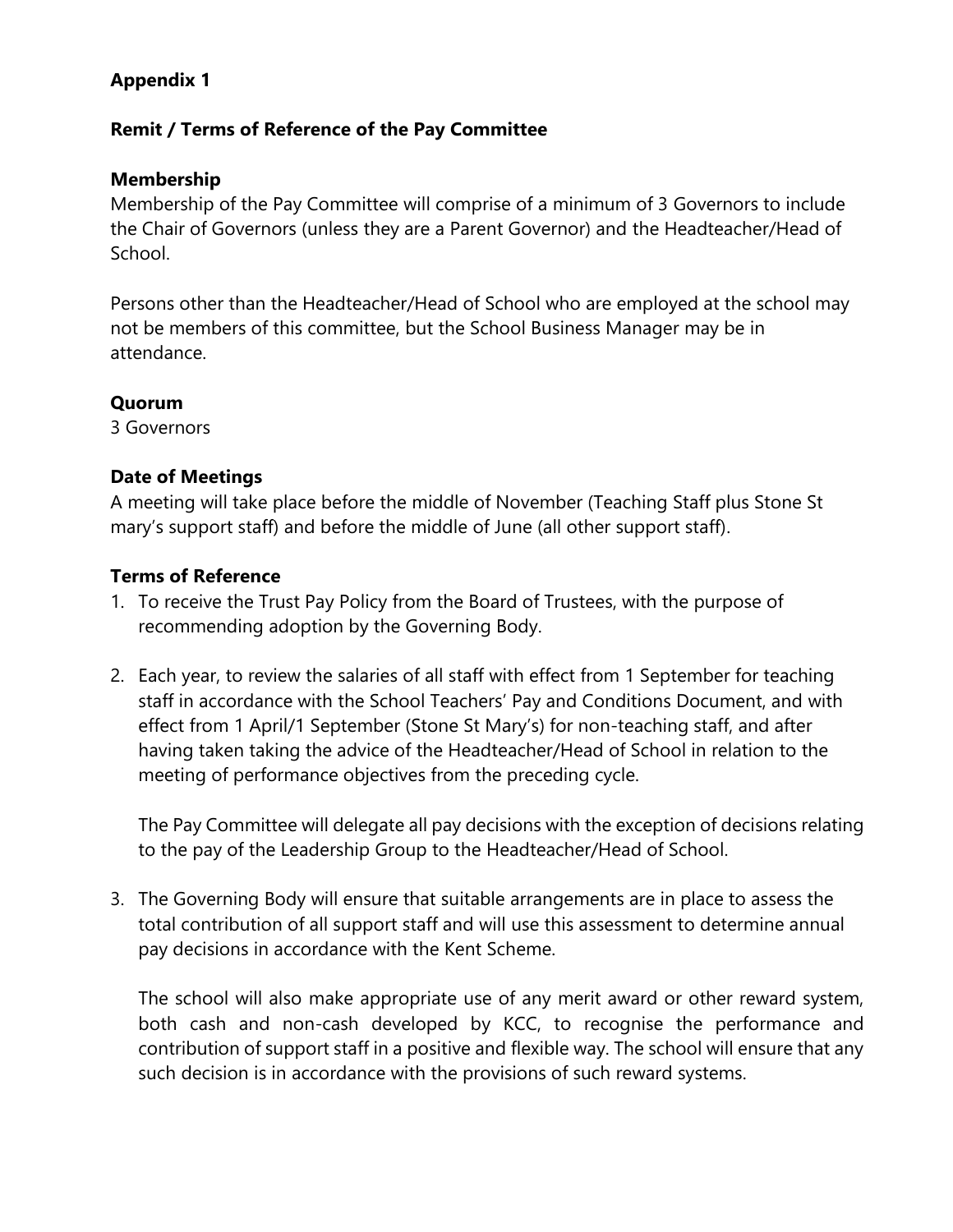- 4. To ensure that teachers are informed, in writing, of the basis upon which their place on the existing pay spine has been determined
- 5. To review the Headteacher/Head of School's salary annually, and to award performance points where appropriate, and as prescribed in the School Teachers' Pay and Conditions Document.

*The review may only take place following an annual review of performance against objectives that have been agreed by the Headteacher/Head of School, the Chair of Governors, the CEO, and Trust Facilitator who as a group should use the agreed review statement as the basis for evidence of sustained and substantial performance.* 

- 6. To undertake salary reviews at any other time the Governing Body directs that there is a need to do so.
- 7. To delegate to the Headteacher/Head of School the authority to decide the salary appropriate for new posts within the school, in line with similar posts already in place
- 8. Following the above action, to inform the Full Governing Body of approved salaries, for inclusion in the budget.

*(Governors to NOTE: The Full Governing Body should not approve salaries as this does not leave a group of Governors able to act in any appeal situation)*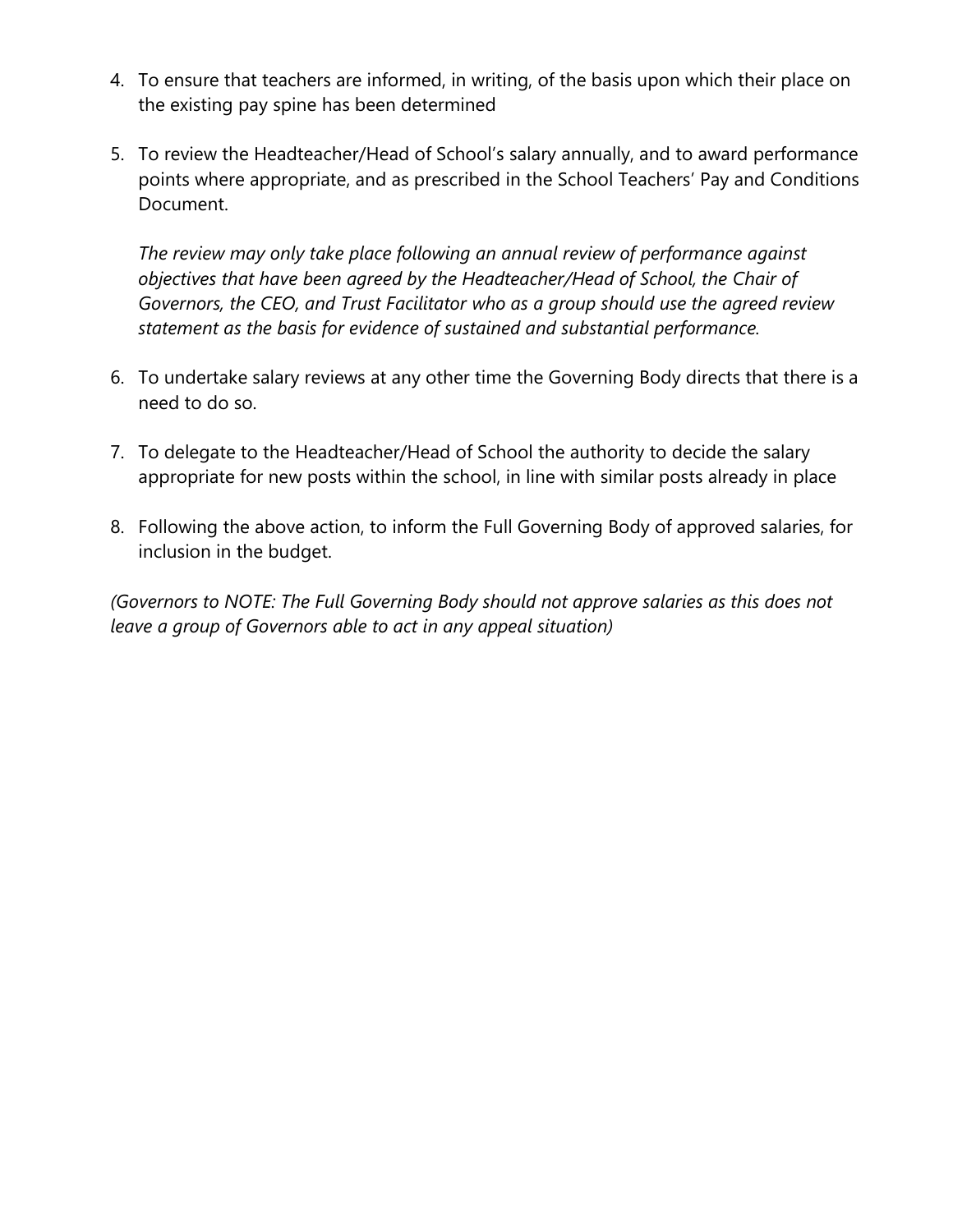# **Appendix 2**

#### **Pay Appeals Procedure**

The Governing Body has adopted the following procedure to consider any pay appeals:

#### **Stage 1 – Informal**

- 1.1 If, following receipt of the written confirmation of the pay determination and where appropriate the basis upon which the decision was made, the member of staff is not satisfied he/she should seek to resolve this by discussing the matter informally with the Headteacher/Head of School within 10 working days of the receipt of such decision.
- 1.2 Where this is not possible, or where the member of staff continues to be dissatisfied with the decision, he/she may follow the formal Stage 2 Appeal process.

#### **Stage 2 – Formal**

- 2.1 The member of staff should submit a written appeal, setting out the grounds and the detail upon which the pay decision is appealed. This should be sent to the person or committee who made the determination, within 10 working days of the latest of either receipt of the notification of the decision being appealed against, or the outcome of the informal discussion.
- 2.2 The school will appoint a panel of 3 Governors from across the Trust who were not involved in the original determination who will arrange a hearing, within 20 working days of receipt of the written appeal, at which they will consider the appeal and give the staff member an opportunity to make representations in person and / or be accompanied by a colleague or trade union representative.
- 2.3 The decision of the appeal panel will be given in writing within 5 working days and where the appeal has been rejected this will include a note of the evidence considered and the reasons for the decision.
- 2.4 The decision of the panel will be final. There will be no further right of appeal.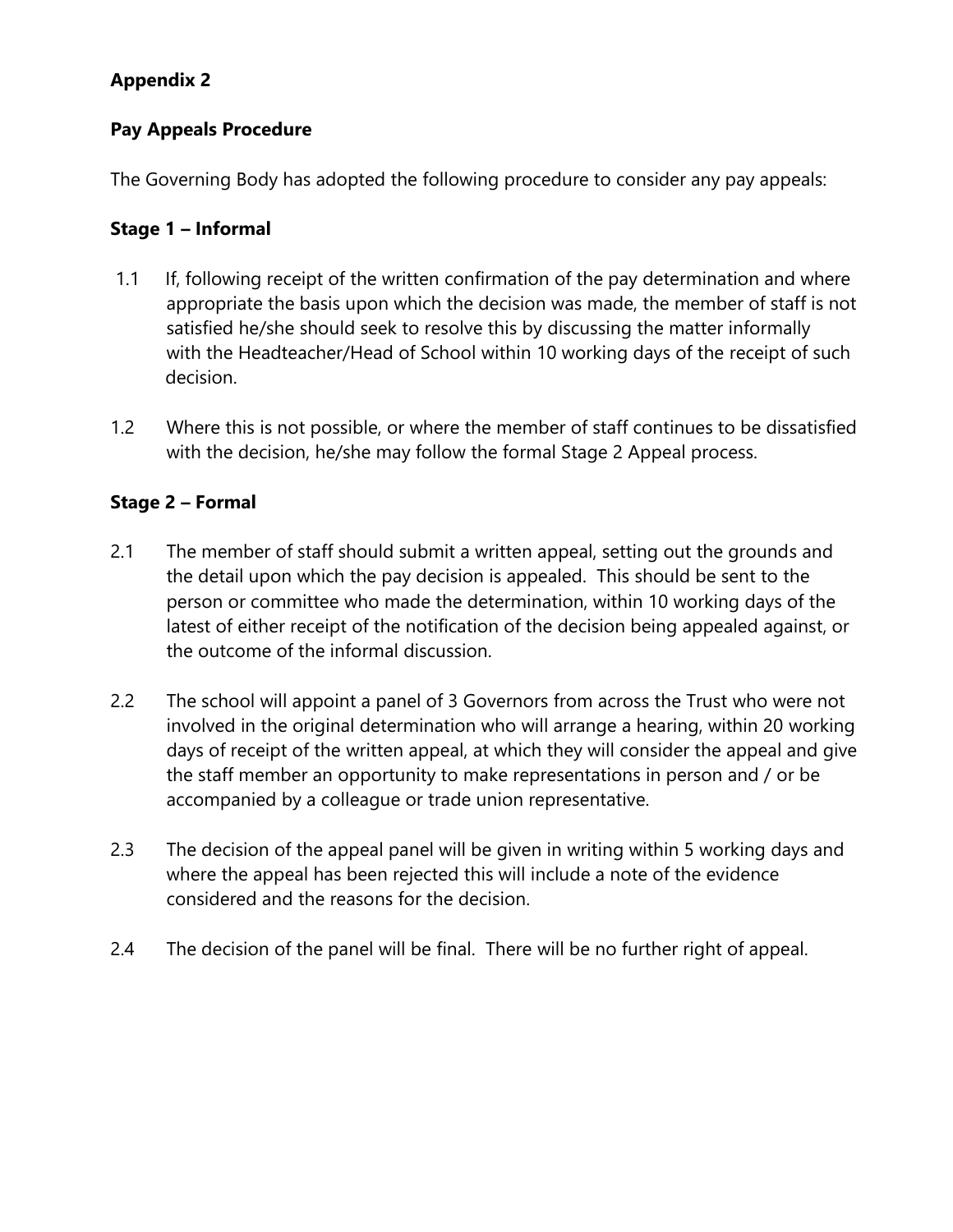#### **Professional Skills Descriptors and Standards**

#### **Total Contribution Pay for support staff Summary of Assessment Definitions for Schools**

| <b>Contribution Level</b>                            | <b>Summary of Definition</b>                                                                                                                                                                                                                                                                                                                                                                                                                                                                                                                                                                                                                                                                                                                                                                                                                                                                                                                                                                                                                                                                                                                                                                                                                                                                                                                                                                                                                                                                                                                                                                                                                                                                                                                                                                   |  |
|------------------------------------------------------|------------------------------------------------------------------------------------------------------------------------------------------------------------------------------------------------------------------------------------------------------------------------------------------------------------------------------------------------------------------------------------------------------------------------------------------------------------------------------------------------------------------------------------------------------------------------------------------------------------------------------------------------------------------------------------------------------------------------------------------------------------------------------------------------------------------------------------------------------------------------------------------------------------------------------------------------------------------------------------------------------------------------------------------------------------------------------------------------------------------------------------------------------------------------------------------------------------------------------------------------------------------------------------------------------------------------------------------------------------------------------------------------------------------------------------------------------------------------------------------------------------------------------------------------------------------------------------------------------------------------------------------------------------------------------------------------------------------------------------------------------------------------------------------------|--|
| <b>Not Assessed</b>                                  | Assessment not made.<br>e.g. an individual is leaving the school before 1 April / 1 September<br>/ New to post and there is insufficient evidence available on which<br>to make an assessment and assessment is deferred.                                                                                                                                                                                                                                                                                                                                                                                                                                                                                                                                                                                                                                                                                                                                                                                                                                                                                                                                                                                                                                                                                                                                                                                                                                                                                                                                                                                                                                                                                                                                                                      |  |
| <b>Performance</b><br>Improvement<br><b>Required</b> | Did not deliver all the targets set and/or demonstrate the required<br>behaviours which support our Values.<br>Targets may change or be removed throughout the year and it<br>is acceptable for the assessment to reflect these changes.<br>However, if all targets are not met, and the change/removal has<br>not been negotiated and agreed between the individual and line<br>manager, then this level will be awarded. Targets and<br>expectations must be achievable and, where necessary, these<br>should be amended throughout the year.<br>Assessment at this level will recognise that the person is<br>٠<br>travelling in the right direction - which is why they are not<br>having their performance managed under a formal process.<br>Assessment at this level will recognise where an individual on<br>a career grade has not achieved set or expected outcomes<br>within the year. Where career grade outcomes have not been<br>met due to a lack of resources, the individual should not be<br>assessed at this level.<br>This is a reflection of an incomplete delivery. Among other<br>$\bullet$<br>reasons, this may arise when an individual has not had regular<br>attendance or not performed to their usual standard. As a<br>result, their contribution is not as expected. In the team<br>context, it may be that they have not been integral to the<br>overall team successes. Managers may seek further guidance<br>to ensure they approach this in a consistent way.<br>This assessment will be given when the year has not been<br>regarded as successful and falls short of the individual's usual<br>level of delivery or the expectations of the role. They have<br>contributed less than the requirement for the role and have<br>been generally ineffective. |  |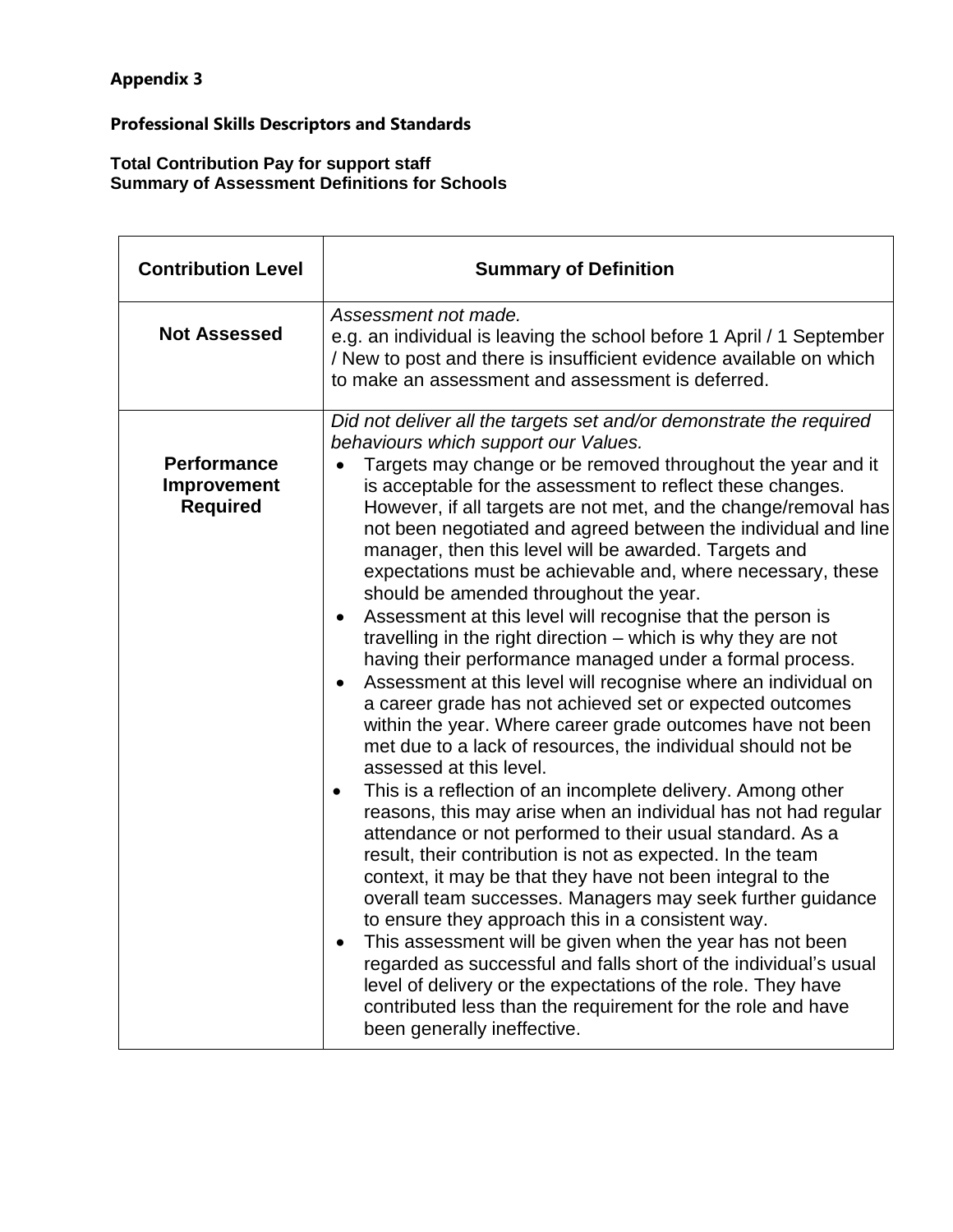|                   | Behaviours: There will be clear evidence of using negative or<br>$\bullet$<br>inappropriate behaviours which do not support our Values and<br>the minimum behavioural level as set out in the action plan<br>was not met. Even if targets and objectives have been<br>achieved, if the behaviours to support this have not been<br>consistently demonstrated then this is likely to result in an<br>assessment that improvement is required.<br><b>Learning and Development:</b><br>Where a person did not undertake all the development that was<br>identified in the action plan or throughout the year.<br>Where development activity was undertaken, there was failure<br>to gain new skills or knowledge, or this was not applied to the<br>Role.<br>Links between development and delivery were not made.<br><b>Wider Contribution</b><br>No evidence of wider contribution having been made. |
|-------------------|-----------------------------------------------------------------------------------------------------------------------------------------------------------------------------------------------------------------------------------------------------------------------------------------------------------------------------------------------------------------------------------------------------------------------------------------------------------------------------------------------------------------------------------------------------------------------------------------------------------------------------------------------------------------------------------------------------------------------------------------------------------------------------------------------------------------------------------------------------------------------------------------------------|
|                   | Achieved all the targets to the standard required and delivered the<br>outcomes specified in the action plan. Consistently demonstrated<br>and exhibited the behaviours which support our Values as specified<br>in the action plan.                                                                                                                                                                                                                                                                                                                                                                                                                                                                                                                                                                                                                                                                |
| <b>Successful</b> | Targets may change or be removed throughout the year and it<br>is acceptable for the assessment to reflect these changes.                                                                                                                                                                                                                                                                                                                                                                                                                                                                                                                                                                                                                                                                                                                                                                           |
|                   | However, reasons for the change must be recorded. Individuals<br>should not be penalised if the non-achievement of the original<br>target(s) is outside their control.                                                                                                                                                                                                                                                                                                                                                                                                                                                                                                                                                                                                                                                                                                                              |
|                   | If an individual does not meet all targets (as amended by<br>٠<br>negotiation) or demonstrate the appropriate behaviours to the<br>necessary standard, then they will default to Performance<br>Improvement Required.                                                                                                                                                                                                                                                                                                                                                                                                                                                                                                                                                                                                                                                                               |
|                   | This assessment level will be given where the targets and<br>behaviours which support our Values, as set out in the action<br>plan, and reviewed throughout the year, can be evidenced<br>against clear deliverables.                                                                                                                                                                                                                                                                                                                                                                                                                                                                                                                                                                                                                                                                               |
|                   | At this level performance attainment is as expected according<br>to the role and the action plan and all objectives are realised.<br>This would be considered a normal delivery with quality<br>standards reached. Expectations are consistently realised, but<br>not exceeded.                                                                                                                                                                                                                                                                                                                                                                                                                                                                                                                                                                                                                     |
|                   | The standard of behaviour, as defined in the action plan, is<br>٠<br>consistently displayed. There is evidence of the use of positive<br>behaviours across the whole framework and effort made to<br>enhance these. The success of a team may be directly<br>influenced by the behaviour of the individuals within it, and<br>managers should ensure that they differentiate appropriately.                                                                                                                                                                                                                                                                                                                                                                                                                                                                                                         |
|                   |                                                                                                                                                                                                                                                                                                                                                                                                                                                                                                                                                                                                                                                                                                                                                                                                                                                                                                     |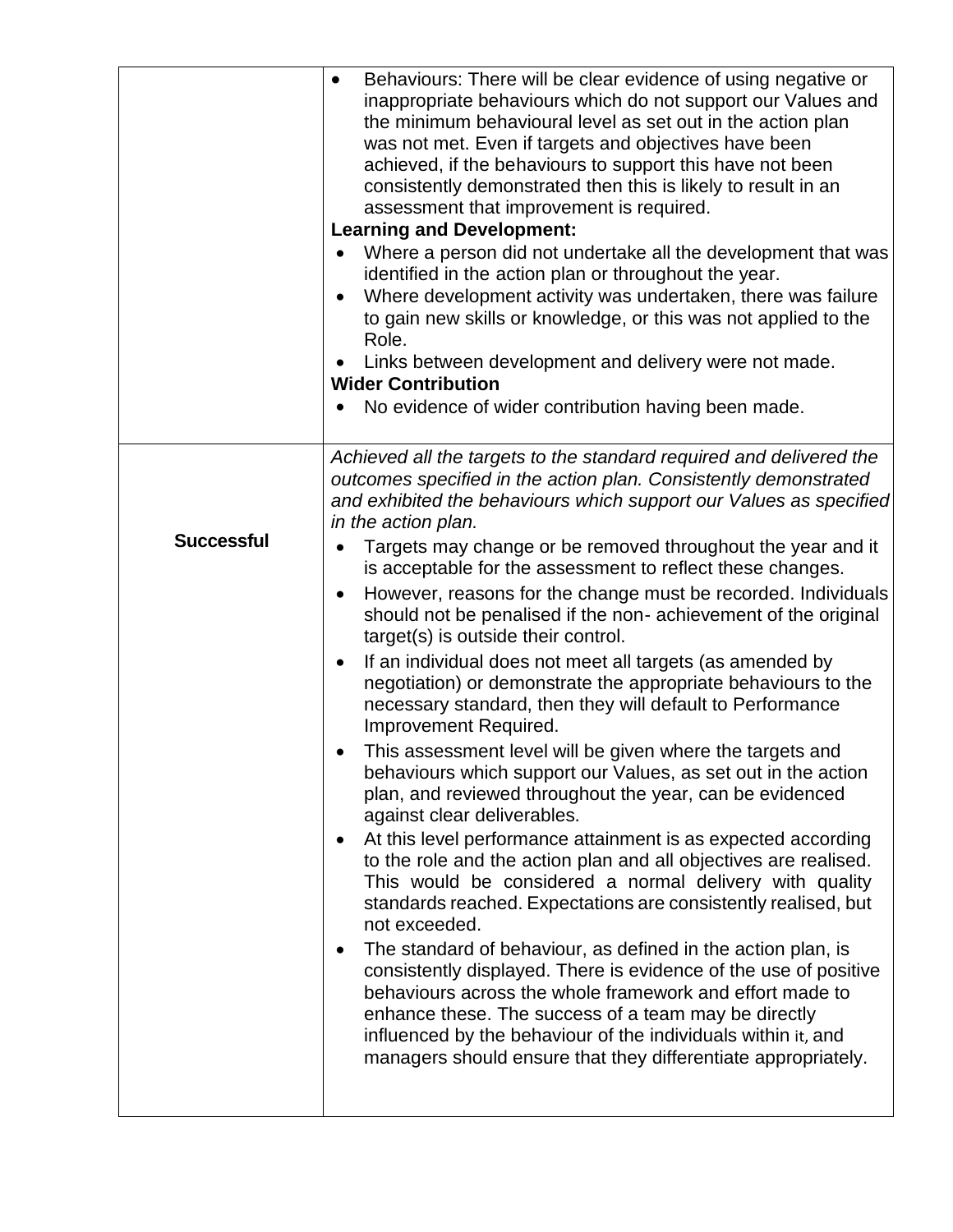|                  | <b>Learning and Development:</b>                                                                                                                                                                                                                                                                                                                                                                                                                                                                                                                                                                                                                                                                                                                                                                                                                                                                                                                                                                                                                                                    |
|------------------|-------------------------------------------------------------------------------------------------------------------------------------------------------------------------------------------------------------------------------------------------------------------------------------------------------------------------------------------------------------------------------------------------------------------------------------------------------------------------------------------------------------------------------------------------------------------------------------------------------------------------------------------------------------------------------------------------------------------------------------------------------------------------------------------------------------------------------------------------------------------------------------------------------------------------------------------------------------------------------------------------------------------------------------------------------------------------------------|
|                  | Development was undertaken in accordance with the action<br>plan and the individual also responded to needs emerging over<br>the year.<br>They recognised the value of a range of development<br>undertaken i.e. not just training based.<br>Changes were made through the application of new skills<br>knowledge and behaviours<br>New skills and knowledge were shared with others<br><b>Wider Contribution</b><br>There has been evidence of activity,<br>judged to be outside the normal job role,<br>on one or more occasions in the year.                                                                                                                                                                                                                                                                                                                                                                                                                                                                                                                                     |
| <b>Excellent</b> | Achieved all the targets to a consistently high standard throughout<br>the year and, at times, exceeded expectations about requirements.<br>The level of behaviours used to deliver this will be consistently high,<br>meet and exceed those set out in the action plan and show<br>sustained improvement in relation to our Values, and behaviours.                                                                                                                                                                                                                                                                                                                                                                                                                                                                                                                                                                                                                                                                                                                                |
|                  | People at this level will have taken on extra responsibilities or<br>requirements over the year. This will be consistently applied<br>(one-off examples should be rewarded with a cash award).<br>They will clearly understand and take on a brief and develop<br>across other areas of work. Work will be of a high calibre and<br>quality standards will be met and frequently exceeded. There<br>will be clear examples of successful outcomes which surpass<br>normal expectations of the role and exceed the standards as<br>set out in the action plan.                                                                                                                                                                                                                                                                                                                                                                                                                                                                                                                       |
|                  | This level will be awarded only where the behaviours used<br>can be seen to have a positive impact on the success of the<br>business/service. This will vary according to the normal<br>expectations of the role and may impact at any level from a<br>team or establishment to county-wide. There will be evidence<br>of using initiative and taking personal responsibility, using<br>initiative to drive up quality standards. As the autonomy of<br>people varies across roles, they may not necessarily<br>implement change themselves, but ideas for improvements<br>can be identified at any level and should be referred to<br>another (e.g. line manager) if more appropriate. High level<br>behaviours will be consistently used and integrated fully into<br>delivery with a positive impact on outputs.<br>This will often be demonstrated by the "stories" that can be<br>told and therefore recognised by others. Such delivery will be<br>consistent throughout the year and recognised by others as<br>the predominant style of working during the assessment year. |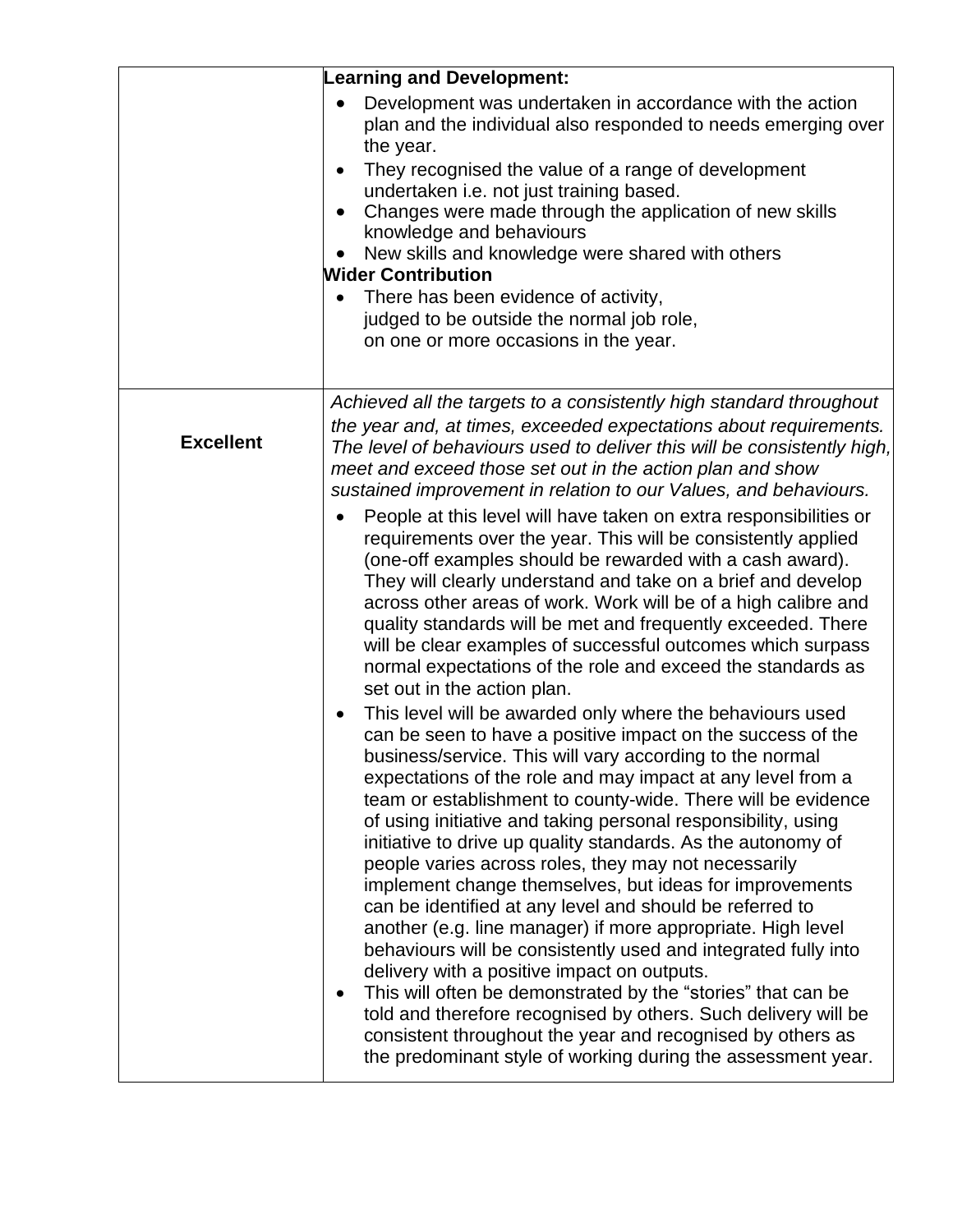|             | Feedback from others will be key to evidencing this, especially<br>where roles are delivered primarily in the community.<br>Managers should actively seek this feedback in order to make<br>their assessment. There will be examples of the customer<br>experience being improved.<br>People will support and encourage other team members.<br>It may be that this level is identified in all, or a number of, team<br>members, especially where outputs and successes are<br>dependent on effective team working.<br><b>Learning and Development:</b><br>People at this level will actively seek out new development<br>areas<br>Development is judged to stretch an individual<br>$\bullet$<br>Outcomes or material produced from the development will be at<br>a high standard and go beyond the minimum expected from<br>attendance or participation.<br>There will be a level of complexity attached to the development,<br>٠<br>but this will be as relevant to the individual and their role.<br>There will be examples of helping others, for example through<br>creating opportunities to develop colleagues or make changes<br>in the workplace. Again, this will be as relevant to individuals<br>and their roles.<br><b>Wider Contribution</b><br>There is evidence of wider contribution to the organisation<br>and this is likely to be on a continuing basis over the year. |
|-------------|--------------------------------------------------------------------------------------------------------------------------------------------------------------------------------------------------------------------------------------------------------------------------------------------------------------------------------------------------------------------------------------------------------------------------------------------------------------------------------------------------------------------------------------------------------------------------------------------------------------------------------------------------------------------------------------------------------------------------------------------------------------------------------------------------------------------------------------------------------------------------------------------------------------------------------------------------------------------------------------------------------------------------------------------------------------------------------------------------------------------------------------------------------------------------------------------------------------------------------------------------------------------------------------------------------------------------------------------------------------------------------------------|
|             | The impact of this will be appropriate to the role and may be<br>at a local level only.                                                                                                                                                                                                                                                                                                                                                                                                                                                                                                                                                                                                                                                                                                                                                                                                                                                                                                                                                                                                                                                                                                                                                                                                                                                                                                    |
| Outstanding | Completed all targets to an exceptionally high standard and went<br>on to exceed and excel in a number of areas of delivery. Has fully<br>integrated high-level behaviours which support our Values within<br>their ways of working and there is evidence of this having a<br>significant impact on the success of the individual, their team and<br>their work area.                                                                                                                                                                                                                                                                                                                                                                                                                                                                                                                                                                                                                                                                                                                                                                                                                                                                                                                                                                                                                      |
|             | There will be an identifiable impact on the business as<br>appropriate to the span of their responsibilities and the<br>influence of the role. For lower grades this is likely (but not<br>exclusively) to be limited to the immediate environment in<br>which they work. However, it will be measured by the level<br>of improvement in service delivery or customer satisfaction with<br>a real and positive impact on the customer experience. Some<br>examples of how this could be demonstrated are the<br>introduction of better working practices, efficiencies, income<br>generation (if appropriate to the level of work) or the<br>introduction of innovative approaches to service delivery. These<br>will have to be scaled according to the particular role. Where<br>roles do not have the freedom to introduce change, this will be<br>demonstrated by ideas being formulated and discussed with<br>others (including the manager) for potential introduction by                                                                                                                                                                                                                                                                                                                                                                                                            |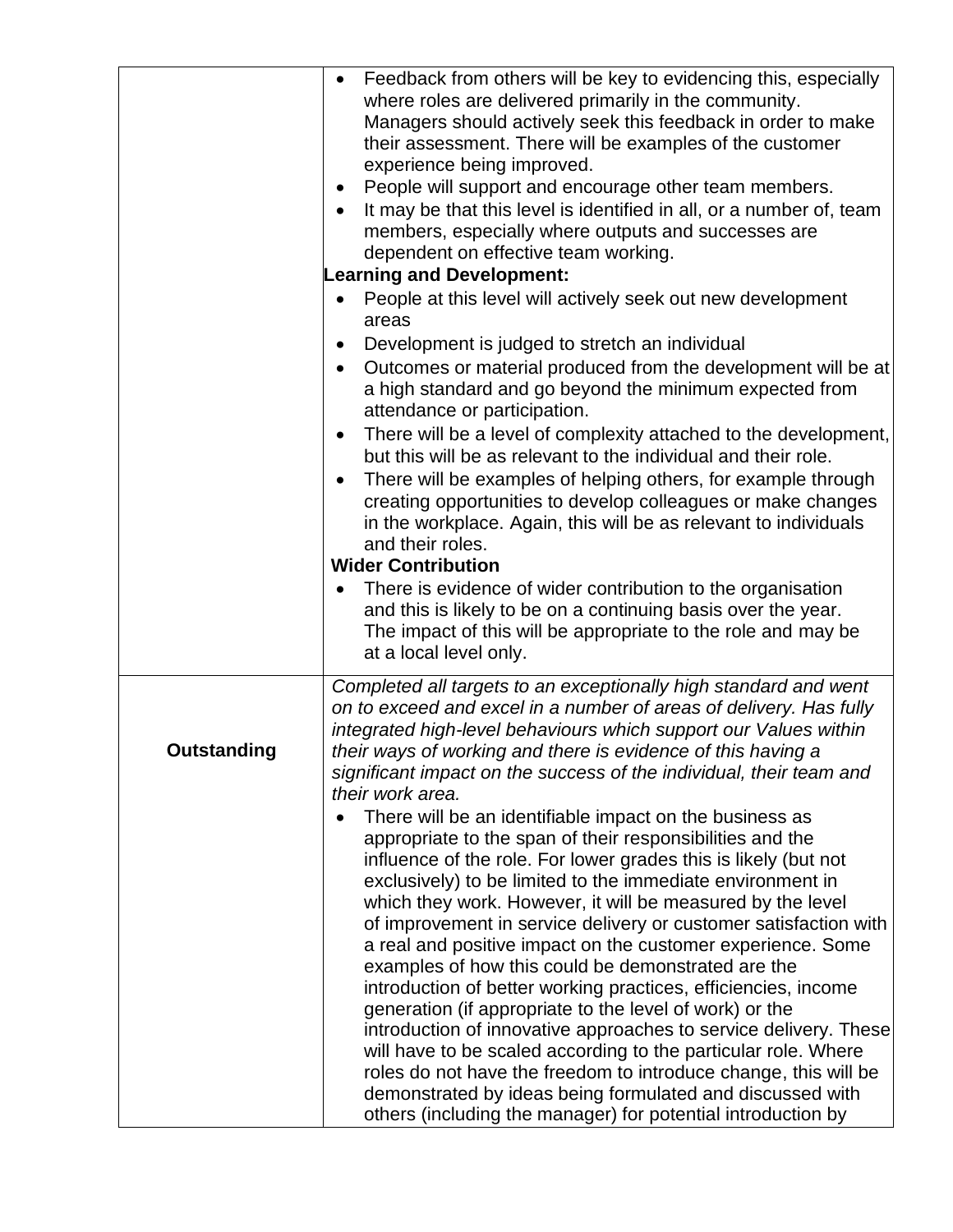| others. The actual impact of the development should be clearly<br>measurable with improvements illustrated.<br>There will be clearly identified links between strategy or delivery<br>$\bullet$<br>and the consistent use of high-level behaviours. For lower<br>grades the emphasis will be on service delivery with<br>recognition, by others, of this being at an exceptional level. As<br>at the level of Performing Above the Required Standard,<br>managers will be required to seek feedback from others,<br>especially where delivery takes place in the wider community.<br>For people on higher grades, the manager will see evidence of<br>expertise having been developed and implemented across the<br>wider organisation to bring about positive benefits for others.<br>The quality of work will be regarded as first class and<br>$\bullet$<br>impressive in terms of what and how it is delivered. People will<br>use their initiative to seek out more and strive to improve at all<br>times.<br>The behaviours used will be regarded by others as being at an<br>٠<br>exceptional level and be part of the usual way of working. They<br>will be a role model and positive influence and support for<br>others. They will live and breathe the values of KCC and their |
|-------------------------------------------------------------------------------------------------------------------------------------------------------------------------------------------------------------------------------------------------------------------------------------------------------------------------------------------------------------------------------------------------------------------------------------------------------------------------------------------------------------------------------------------------------------------------------------------------------------------------------------------------------------------------------------------------------------------------------------------------------------------------------------------------------------------------------------------------------------------------------------------------------------------------------------------------------------------------------------------------------------------------------------------------------------------------------------------------------------------------------------------------------------------------------------------------------------------------------------------------------------------------------------------|
| service or team.                                                                                                                                                                                                                                                                                                                                                                                                                                                                                                                                                                                                                                                                                                                                                                                                                                                                                                                                                                                                                                                                                                                                                                                                                                                                          |
|                                                                                                                                                                                                                                                                                                                                                                                                                                                                                                                                                                                                                                                                                                                                                                                                                                                                                                                                                                                                                                                                                                                                                                                                                                                                                           |
| <b>Learning and Development:</b>                                                                                                                                                                                                                                                                                                                                                                                                                                                                                                                                                                                                                                                                                                                                                                                                                                                                                                                                                                                                                                                                                                                                                                                                                                                          |
| People at this level demonstrate how their development brings<br>tangible benefits to the team, establishment or organisation, as<br>relevant and possible within their role.                                                                                                                                                                                                                                                                                                                                                                                                                                                                                                                                                                                                                                                                                                                                                                                                                                                                                                                                                                                                                                                                                                             |
| New skills and knowledge will be shared widely across the<br>$\bullet$<br>function or area of work.                                                                                                                                                                                                                                                                                                                                                                                                                                                                                                                                                                                                                                                                                                                                                                                                                                                                                                                                                                                                                                                                                                                                                                                       |
| There will be examples of people acting as champion or<br>$\bullet$<br>mentoring others either in a formal or informal sense.<br>Others will regard them as developing expertise in a specific<br>$\bullet$<br>area and this will likely impact on team performance.<br><b>Wider Contribution</b>                                                                                                                                                                                                                                                                                                                                                                                                                                                                                                                                                                                                                                                                                                                                                                                                                                                                                                                                                                                         |
| Wider contribution at this level may be a single event with a<br>major positive impact or one or more activities carried out<br>consistently over the year. People will be fully engaged with<br>the activity and will be seen to make a difference as relevant<br>to their position and scope of impact.                                                                                                                                                                                                                                                                                                                                                                                                                                                                                                                                                                                                                                                                                                                                                                                                                                                                                                                                                                                 |

#### **Teachers Standards**

The Teachers standards can be found at [https://assets.publishing.service.gov.uk/government/uploads/system/uploads/attachment\\_data/file/](https://assets.publishing.service.gov.uk/government/uploads/system/uploads/attachment_data/file/665520/Teachers__Standards.pdf) [665520/Teachers\\_\\_Standards.pdf](https://assets.publishing.service.gov.uk/government/uploads/system/uploads/attachment_data/file/665520/Teachers__Standards.pdf)

#### **Professional Standards for Teaching Assistants**

The professional Standards for Teaching Assistants can be found at [https://www.unison.org.uk/content/uploads/2016/06/Teaching-Assistant-Professional-](https://www.unison.org.uk/content/uploads/2016/06/Teaching-Assistant-Professional-Standards.pdf)[Standards.pdf](https://www.unison.org.uk/content/uploads/2016/06/Teaching-Assistant-Professional-Standards.pdf)